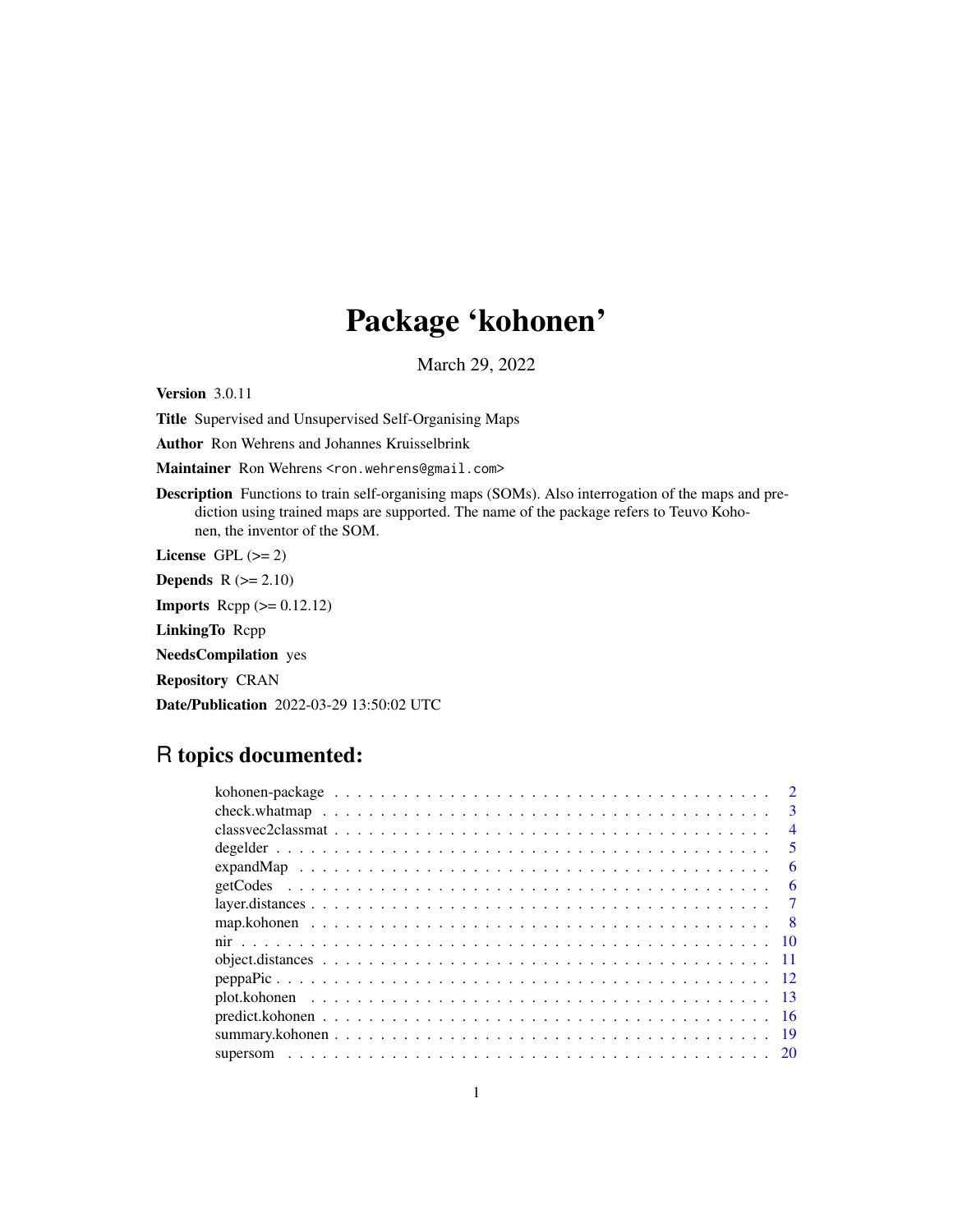<span id="page-1-0"></span>

| Index |  |  |  |  |  |  |  |  |  |  |  |  |  |  |  |  |  |  |  |
|-------|--|--|--|--|--|--|--|--|--|--|--|--|--|--|--|--|--|--|--|
|       |  |  |  |  |  |  |  |  |  |  |  |  |  |  |  |  |  |  |  |
|       |  |  |  |  |  |  |  |  |  |  |  |  |  |  |  |  |  |  |  |
|       |  |  |  |  |  |  |  |  |  |  |  |  |  |  |  |  |  |  |  |

kohonen-package *Supervised and Unsupervised Self-Organising Maps*

# **Description**

Functions to train self-organising maps (SOMs). Also interrogation of the maps and prediction using trained maps are supported. The name of the package refers to Teuvo Kohonen, the inventor of the SOM.

#### Details

The kohonen package implements several forms of self-organising maps (SOMs). Online and batch training algorithms are available; batch training can also be done in parallel. Multiple data layers may be presented to the training algorithm, with potentially different distance measures for each layer. The overall distance is a weighted average of the layer distances. Layers may be selected through the whatmap argument, or by providing a weight of zero. The basic function is supersom; som is simply a wrapper for SOMs using just one layer (the classical form).

New data may be mapped to a trained SOM using the map.kohonen function. Function predict.kohonen will map data to the SOM, and will return predictions (i.e., average values for winning units) for those layers that are not in the new data object.

Several visualisation methods are available in function plot.kohonen.

Index of help topics:

| check.whatmap     | Check the validity of a whatmap argument                      |
|-------------------|---------------------------------------------------------------|
| classvec2classmat | Convert a classification vector into a matrix                 |
|                   | or the other way around.                                      |
| degelder          | Powder pattern data by Rene de Gelder                         |
| expandMap         | Expand a self-organising map                                  |
| getCodes          | Extract codebook vectors from a kohonen object                |
| kohonen-package   | Supervised and Unsupervised Self-Organising                   |
|                   | Maps                                                          |
| layer.distances   | Assessing distances to winning units                          |
| map.kohonen       | Map data to a supervised or unsupervised SOM                  |
| nir               | Near-infrared data with temperature effects                   |
| object.distances  | Calculate distances between object vectors in a<br><b>SOM</b> |
| peppaPic          | Synthetic image of a pepper plant with peppers                |
| plot.kohonen      | Plot kohonen object                                           |
| predict.kohonen   | Predict properties using a trained Kohonen map                |
| summary.kohonen   | Summary and print methods for kohonen objects                 |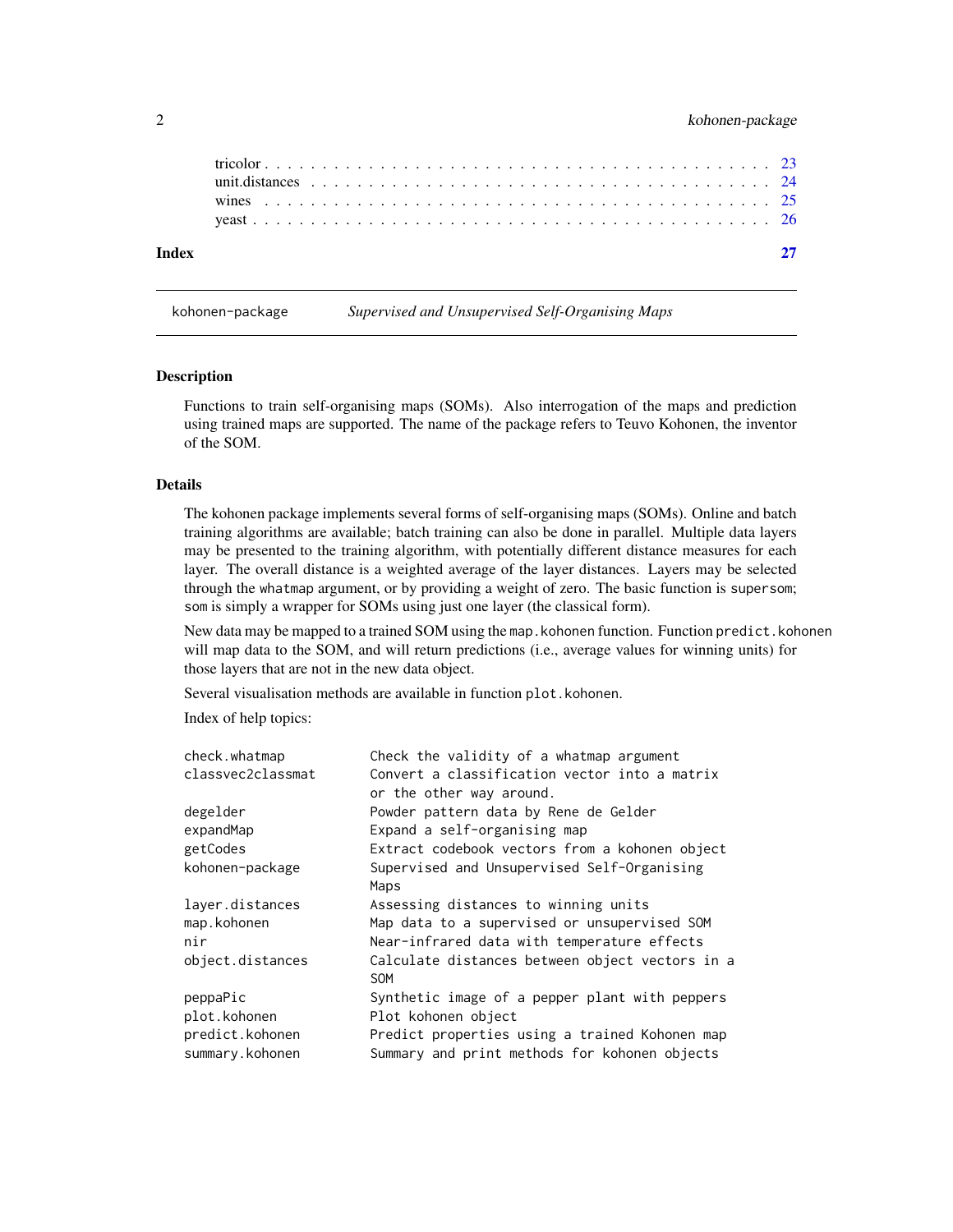# <span id="page-2-0"></span>check.whatmap 3

| supersom       | Self- and super-organising maps      |
|----------------|--------------------------------------|
| tricolor       | Provides smooth unit colors for SOMs |
| unit.distances | SOM-grid related functions           |
| wines          | Wine data                            |
| veast          | Yeast cell-cycle data                |

# Author(s)

Ron Wehrens and Johannes Kruisselbrink

Maintainer: Ron Wehrens <ron.wehrens@gmail.com>

# References

R. Wehrens and J. Kruisselbrink: Flexible Self-Organising Maps in kohonen 3.0. Journal of Statistical Software, 87, 7 (2018).

check.whatmap *Check the validity of a whatmap argument*

# Description

Not meant to be called directly by the user.

#### Usage

```
check.whatmap(x, whatmap)
```
# Arguments

| x.      | A kohonen object, or a list of data matrices that can be used as input data for<br>SOM functions.                                                                     |
|---------|-----------------------------------------------------------------------------------------------------------------------------------------------------------------------|
| whatmap | An indication of a subset of the data; either by naming the elements, or giving<br>indices. If what map equals NULL, the selection of $x$ is used if $x$ is a kohonen |
|         | object, or else no selection is performed.                                                                                                                            |

# Value

Returns a numerical vector with the indices of the selected layers. An invalid selection leads to an error.

# Author(s)

Ron Wehrens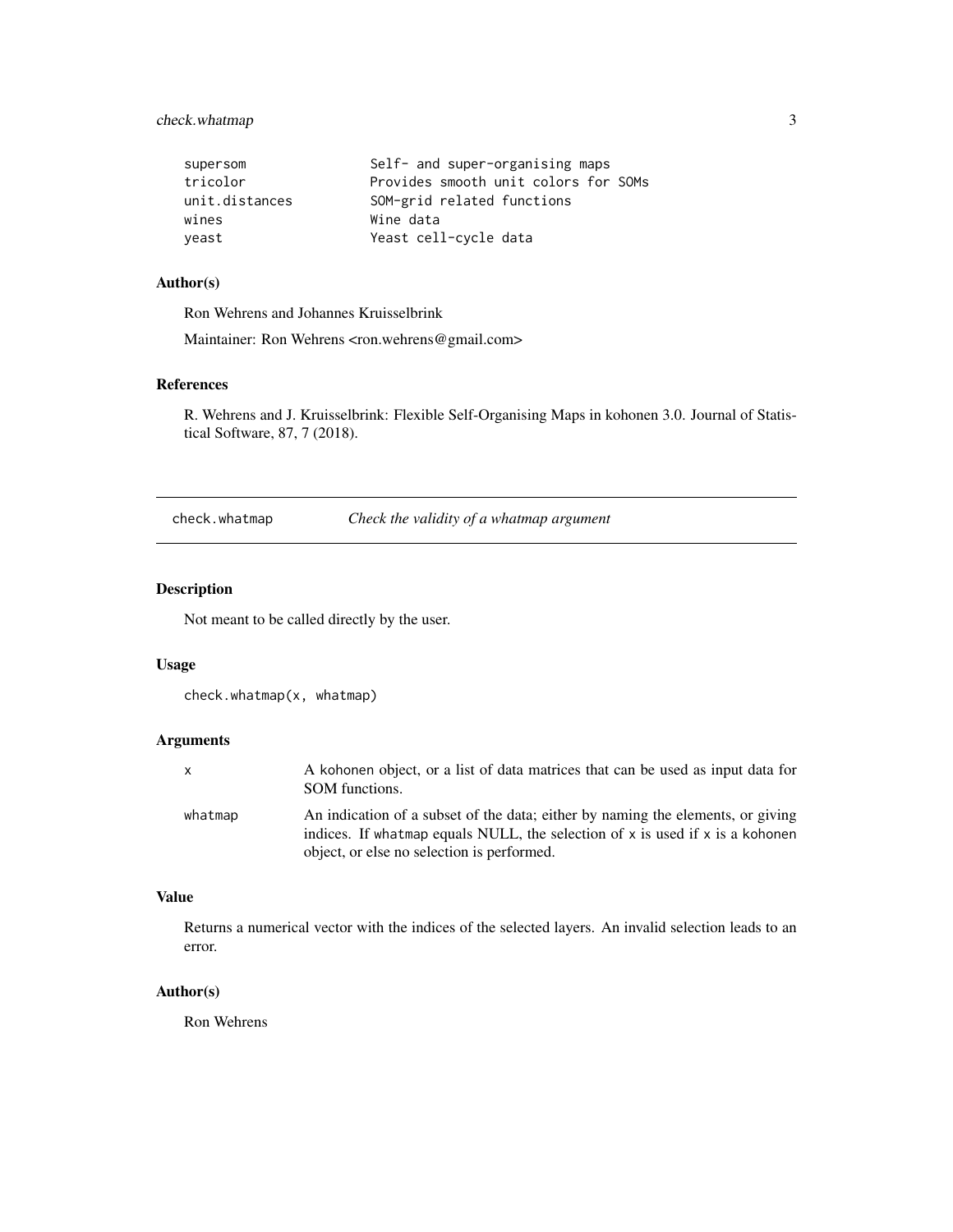<span id="page-3-1"></span><span id="page-3-0"></span>

Functions toggle between a matrix representation, where class membership is indicated with one '1' and for the rest zeros at each row, and a factor. The classification matrix contains one column per class. Conversion from a class matrix to a class vector assigns each row to the column with the highest value. An optional argument can be used to assign only those objects that have a probability higher than a certain threshold (default is 0).

# Usage

```
classvec2classmat(yvec)
classmat2classvec(ymat, threshold=0)
```
# Arguments

| vvec      | class vector. Usually a factor; if it is a vector of integer values, it will be con-<br>verted to a factor. |
|-----------|-------------------------------------------------------------------------------------------------------------|
| vmat      | class matrix: every column corresponds to a class.                                                          |
| threshold | only classify into a class if the probability is larger than this threshold.                                |

# Value

classvec2classmat returns the classification matrix, where each column consists of zeros and ones; classmat2classvec returns a factor.

#### Author(s)

Ron Wehrens

# See Also

[som](#page-19-1),[xyf](#page-19-1),[supersom](#page-19-2)

```
classes \leq c (rep(1, 5), rep(2, 7), rep(3, 9))
classmat <- classvec2classmat(classes)
classmat
classmat2classvec(classmat)
```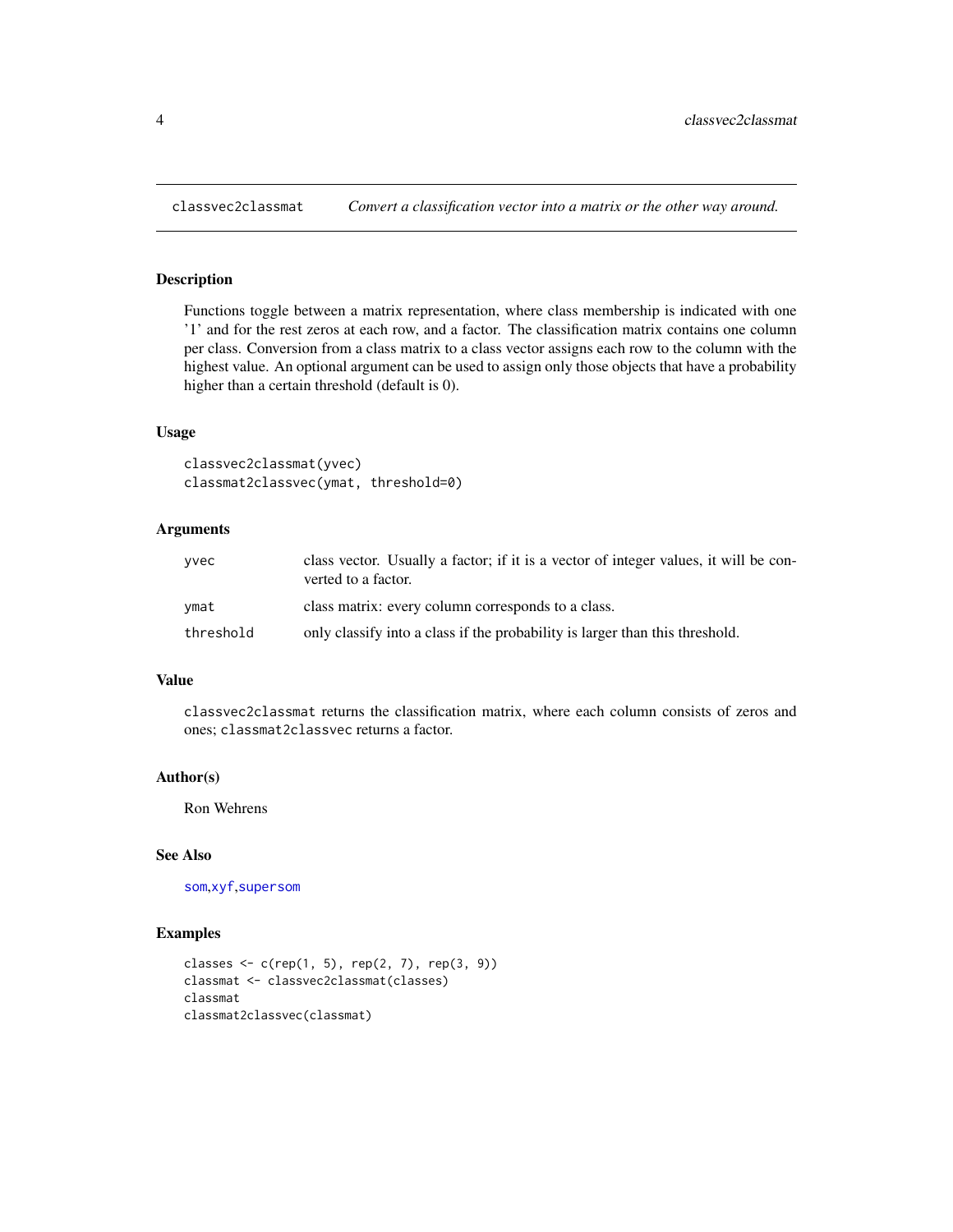<span id="page-4-0"></span>

X-ray powder patterns of 131 crystallographic structures, contributed by Rene de Gelder.

#### Usage

data(degelder)

# Format

This yields a list with three components: the first component, '"patterns"', is a matrix of 131 rows and 441 variables, containing the powder patterns; the second component is "thetas", the 2theta values at which intensities have been measured. The final component, '"properties"', gives information on the crystallographic properties of the structures.

# Source

Rene de Gelder, Institute of Molecules and Materials, Radboud University Nijmegen.

# Examples

```
## Not run:
data(degelder)
mydata <- list(patterns = degelder$patterns,
               CellVol = log(degelder$properties[,"cell.vol"]))
## custom distance function
require(Rcpp)
sourceCpp(system.file("Distances", "wcc.cpp", package = "kohonen"))
set.seed(7)
powsom <- supersom(data = mydata, grid = somgrid(6, 4, "hexagonal"),
                   dist.fcts = c("WCCd", "sumofsquares"),
                   keep.data = TRUE)
summary(powsom)
```
## End(Not run)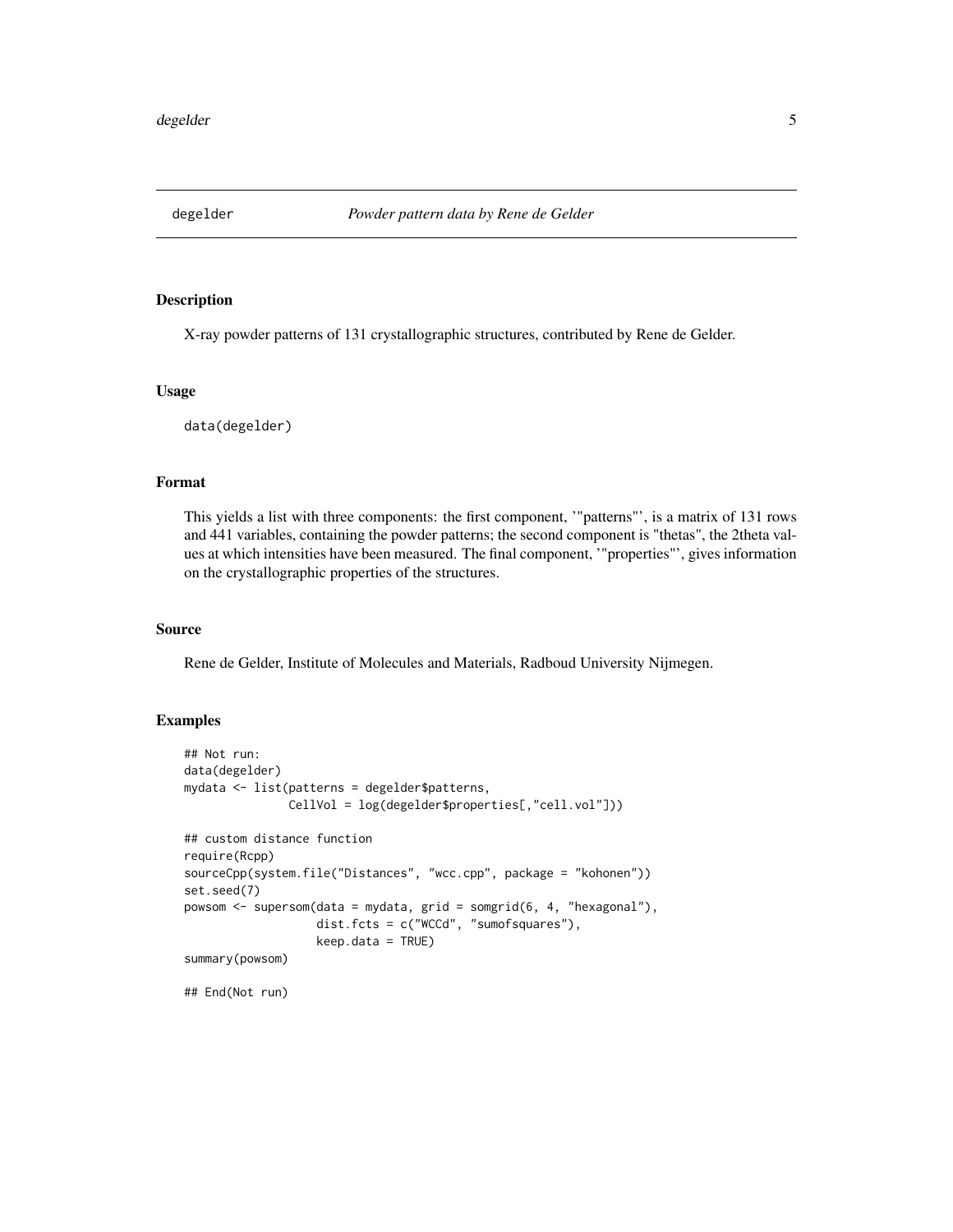<span id="page-5-0"></span>

Double the size of a map, imputing the codebookvectors of the new units by averiging their immediate neighbours.

#### Usage

expandMap(kohobj)

# Arguments

kohobj Object of class "kohonen")

# Value

A new kohonen object, with a double size.

# Author(s)

Ron Wehrens

# Examples

```
data(yeast)
yeast.supersom <- supersom(yeast, somgrid(4, 4, "hexagonal"),
                           whatmap = 3:6, maxNA.fraction = .5)
yeast.supersom2 <- expandMap(yeast.supersom)
yeast.supersom3 <- supersom(yeast, yeast.supersom2$grid,
                            whatmap = 3:6, maxNA.fraction = .5,
                            init = yeast.supersom2$codes[3:6])
```
getCodes *Extract codebook vectors from a kohonen object*

# Description

Utility function for extracting codebook vectors. These are present as a list element in a kohonen object, and themselves are a list as well, with one entry for each data layer. This function returns either a list of codebook matrices (if more layers are selected), or just one matrix (if one layer is selected).

## Usage

getCodes(x, idx = 1:length(codes))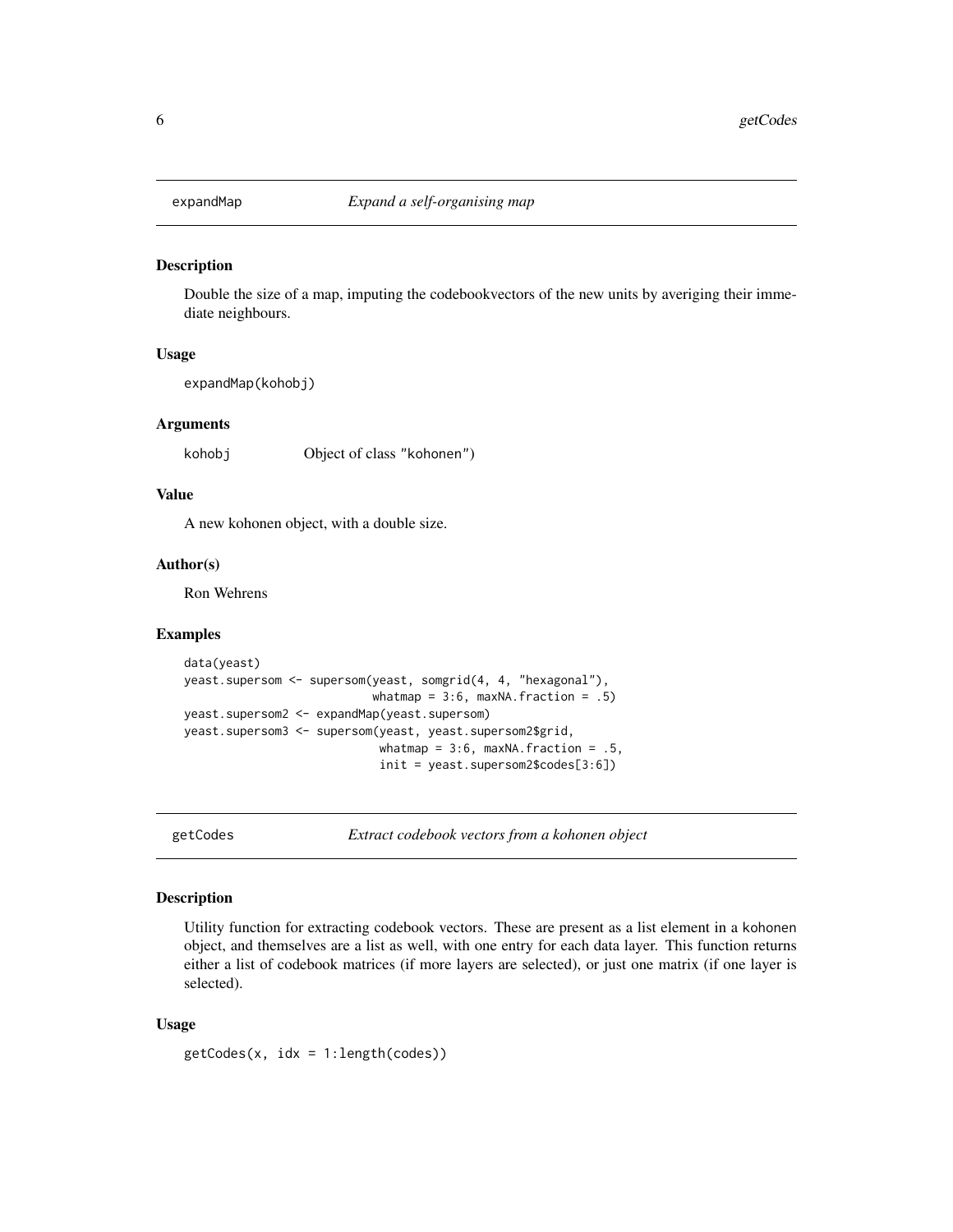# <span id="page-6-0"></span>layer.distances 7

# Arguments

| X   | An object of class kohonen.                                      |
|-----|------------------------------------------------------------------|
| idx | Indices of the layer(s) for which codebook vectors are returned. |

# Value

If idx is a single number, a matrix of codebook vectors; if it is a vector of numbers, a list of codebook matrices.

#### Author(s)

Ron Wehrens

#### See Also

[supersom](#page-19-2)

# Examples

```
data(wines)
set.seed(7)
som.wines <- som(scale(wines), grid = somgrid(5, 5, "hexagonal"))
dim(getCodes(som.wines))
```
layer.distances *Assessing distances to winning units*

# Description

Given a trained SOM, distances of individual objects to their closest units may be calculated with function dist2WU. Aggregation on the unit level is obtained through the function layer.distances. The latter function is the workhorse for the "quality" plots in function plot.kohonen.

# Usage

```
layer.distances(kohobj, whatmap, data, classif = NULL)
dist2WU(kohobj, whatmap, data, classif = NULL)
```
# Arguments

| kohobi  | A trained kohonen object. Data and mapping results should be included.                                                                                                                                                                                                   |
|---------|--------------------------------------------------------------------------------------------------------------------------------------------------------------------------------------------------------------------------------------------------------------------------|
| whatmap | What layers to take into account - default is to consider all layers used in train-<br>ing. Also single layers may be chosen. Note that although the underlying C<br>code can also calculate results for any subset, currently subsets larger than one<br>are forbidden. |
| data    | Data to use - default is to use the data from the trained SOM.                                                                                                                                                                                                           |
| classif | Classification vector, corresponding to the unit. class if element of a kohonen<br>object. It can also be provided explicitly.                                                                                                                                           |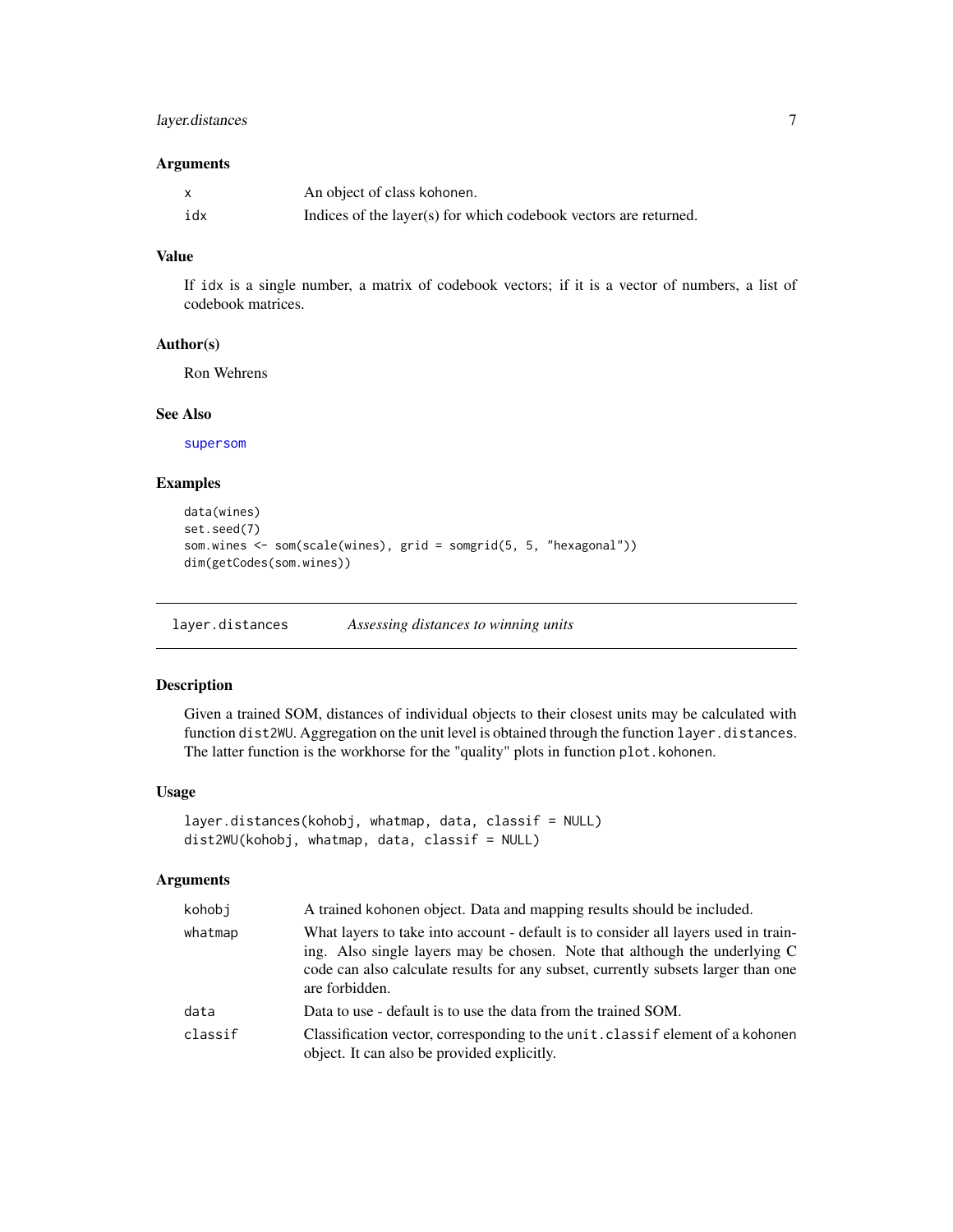# <span id="page-7-0"></span>Details

The results will be weighted using both the user weights and distance weights. Summing all the results for individual layers therefore would lead to the unit.classif vector of the kohonen object.

# Value

Function dist2WU returns a vector, representing for each object the distance to its winning unit. Function layer.distances returns (as a vector) for each unit the average distance of objects for which it is the winning unit.

#### Author(s)

Ron Wehrens

# See Also

Quality plots from [plot.kohonen](#page-12-1).

#### Examples

```
library(kohonen)
data(wines)
wines.sc <- scale(wines)
set.seed(7)
xyf.wines <- xyf(wines.sc, vintages, grid = somgrid(5, 5, "hexagonal"))
dist2WU(xyf.wines, whatmap = 1)
plot(xyf.wines, "quality", whatmap = 1)
plot(xyf.wines, "property",
     property = layer.distances(xyf.wines, whatmap = 1))
```
<span id="page-7-2"></span>map.kohonen *Map data to a supervised or unsupervised SOM*

# <span id="page-7-1"></span>Description

Map a data matrix onto a trained SOM.

#### Usage

```
## S3 method for class 'kohonen'
map(x, newdata, whatmap = NULL, user.weights = NULL,maxNA.fraction = x$maxNA.fraction, ...)
```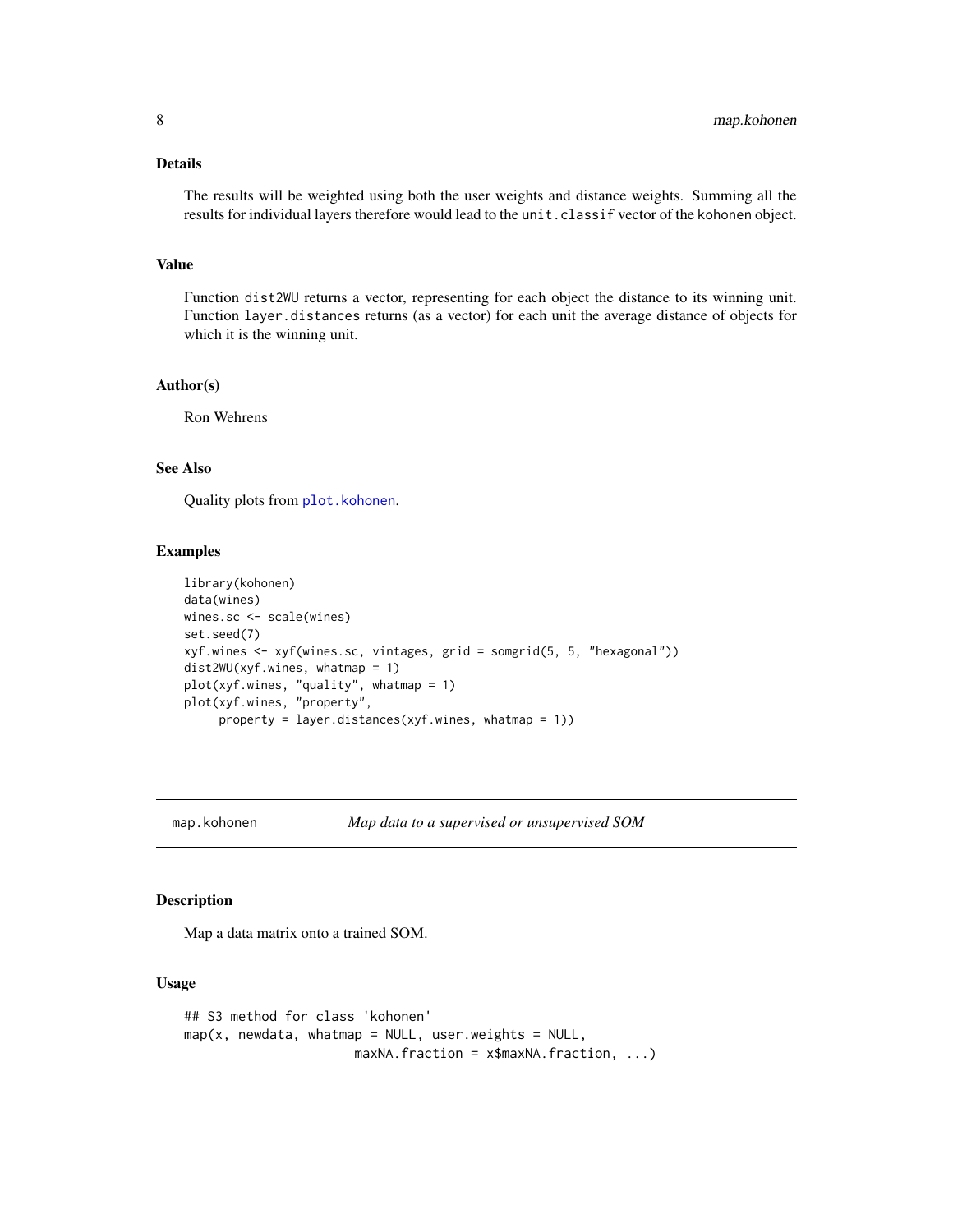# <span id="page-8-0"></span>map.kohonen 9

# Arguments

| X       | An object of class kohonen.                                                                                                                                                                                                                                                           |
|---------|---------------------------------------------------------------------------------------------------------------------------------------------------------------------------------------------------------------------------------------------------------------------------------------|
| newdata | list of data matrices (numerical) of factors, equal to the data argument of the<br>supersom function. No data. frame objects are allowed.                                                                                                                                             |
|         | whatmap, user.weights, maxNA.fraction<br>parameters that usually will be taken from the x object, but can be supplied by<br>the user as well. Note that it is not possible to change distance functions from<br>the ones used in training the map. See supersom for more information. |
| $\cdot$ | Currently ignored.                                                                                                                                                                                                                                                                    |

# Value

A list with elements

| unit.classif          | a vector of units that are closest to the objects in the data matrix.                                           |  |  |  |  |  |
|-----------------------|-----------------------------------------------------------------------------------------------------------------|--|--|--|--|--|
| distances             | distances of the objects to the closest units. Distance measures are the same ones<br>used in training the map. |  |  |  |  |  |
| whatmap, user.weights |                                                                                                                 |  |  |  |  |  |
|                       | Values used for these arguments.                                                                                |  |  |  |  |  |

# Author(s)

Ron Wehrens

# See Also

[predict.kohonen](#page-15-1), [supersom](#page-19-2)

```
data(wines)
set.seed(7)
```

```
training <- sample(nrow(wines), 150)
Xtraining <- scale(wines[training, ])
somnet <- som(Xtraining, somgrid(5, 5, "hexagonal"))
```

```
map(somnet,
   scale(wines[-training, ],
          center=attr(Xtraining, "scaled:center"),
          scale=attr(Xtraining, "scaled:scale")))
```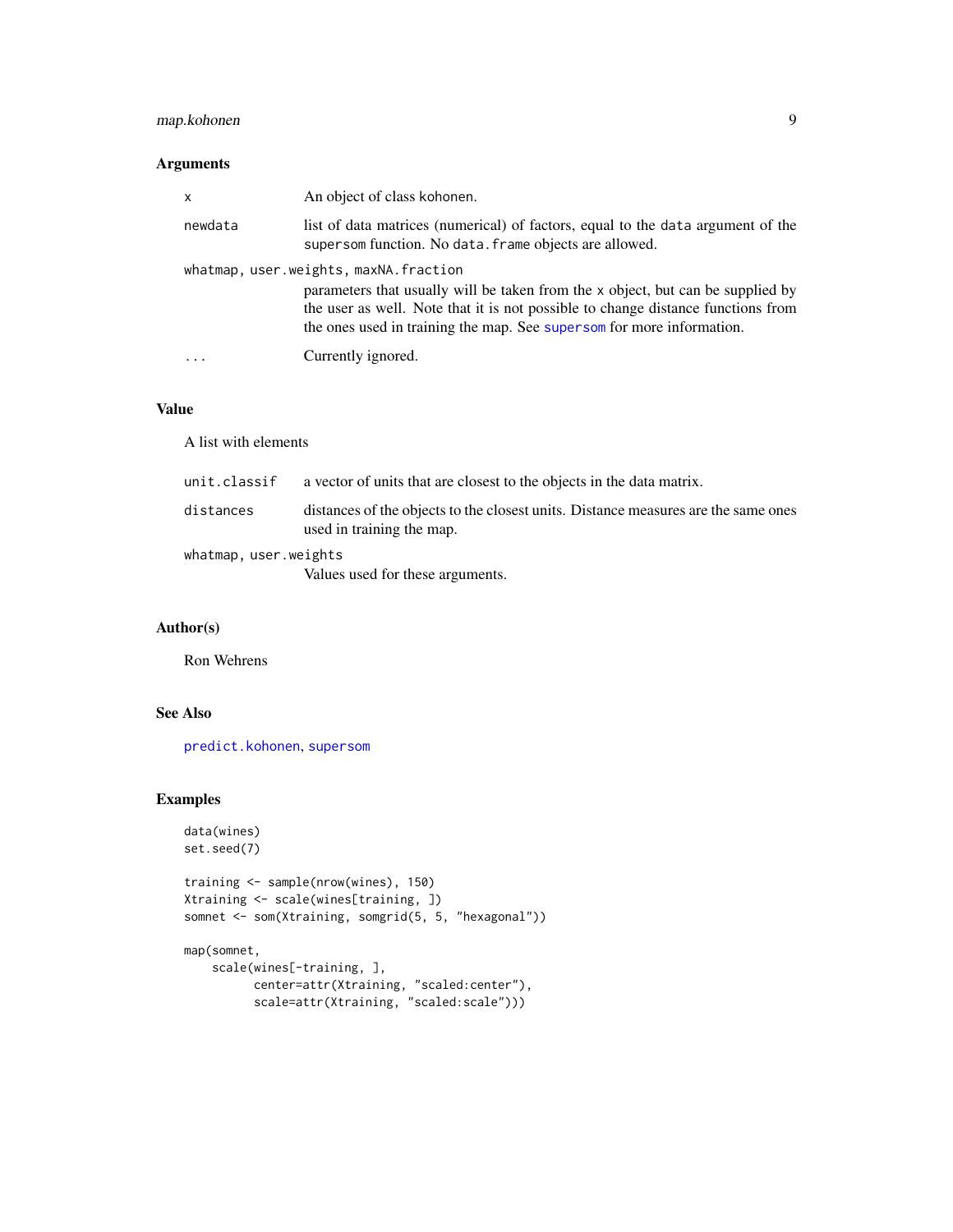<span id="page-9-0"></span>A data object containing near-infrared spectra of ternary mixtures of ethanol, water and iso-propanol, measured at five different temperatures (30, 40, ..., 70 degrees Centigrade).

# References

F. Wulfert , W.Th. Kok, A.K. Smilde: Anal. Chem. 1998, 1761-1767

```
data(nir)
set.seed(3)
nirnet <- xyf(X = nir$spectra[nir$training,],
              Y = nir$composition[nir$training,],
              user.weights = c(3,1),
              grid = somgrid(6, 6, "hexagonal"), rlen=500)
plot(nirnet, "counts", main="Counts")
## Focus on compound 2 (water):
par(mfrow = c(1,2))set.seed(13)
nirnet <- xyf(X = nir$spectra[nir$training,],
              Y = nir$composition[nir$training, 2, drop = FALSE],
              grid = somgrid(6, 6, "hexagonal"), rlen=500)
water.xyf <-
  predict(nirnet, newdata = nir$spectra[nir$training,],
          unit.predictions = getCodes(nirnet, 2),
          whatmap = 1)$prediction
plot(nirnet, "property", property = water.xyf[[1]],
     main="Prediction of water content")
## Plot temperatures as circles
symbols(nirnet$grid$pts[nirnet$unit.classif,] +
       matrix(rnorm(sum(nir$training)*2, sd=.1), ncol=2),
circles = (nir$temperature[nir$training] - 20)/250,
inches = FALSE, add = TRUE)## Model temperatures
set.seed(13)
nirnet2 <- xyf(X = nir$spectra[nir$training,],
               Y = matrix(nir$temperature[mir$training], ncol = 1),user.weights = c(1,3),
               grid = somgrid(6, 6, "hexagonal"), rlen=500)
temp.xyf <- predict(nirnet2, newdata = nir$spectra[nir$training,],
                    unit.predictions = getCodes(nirnet2, 2),
                    whatmap = 1)$prediction
```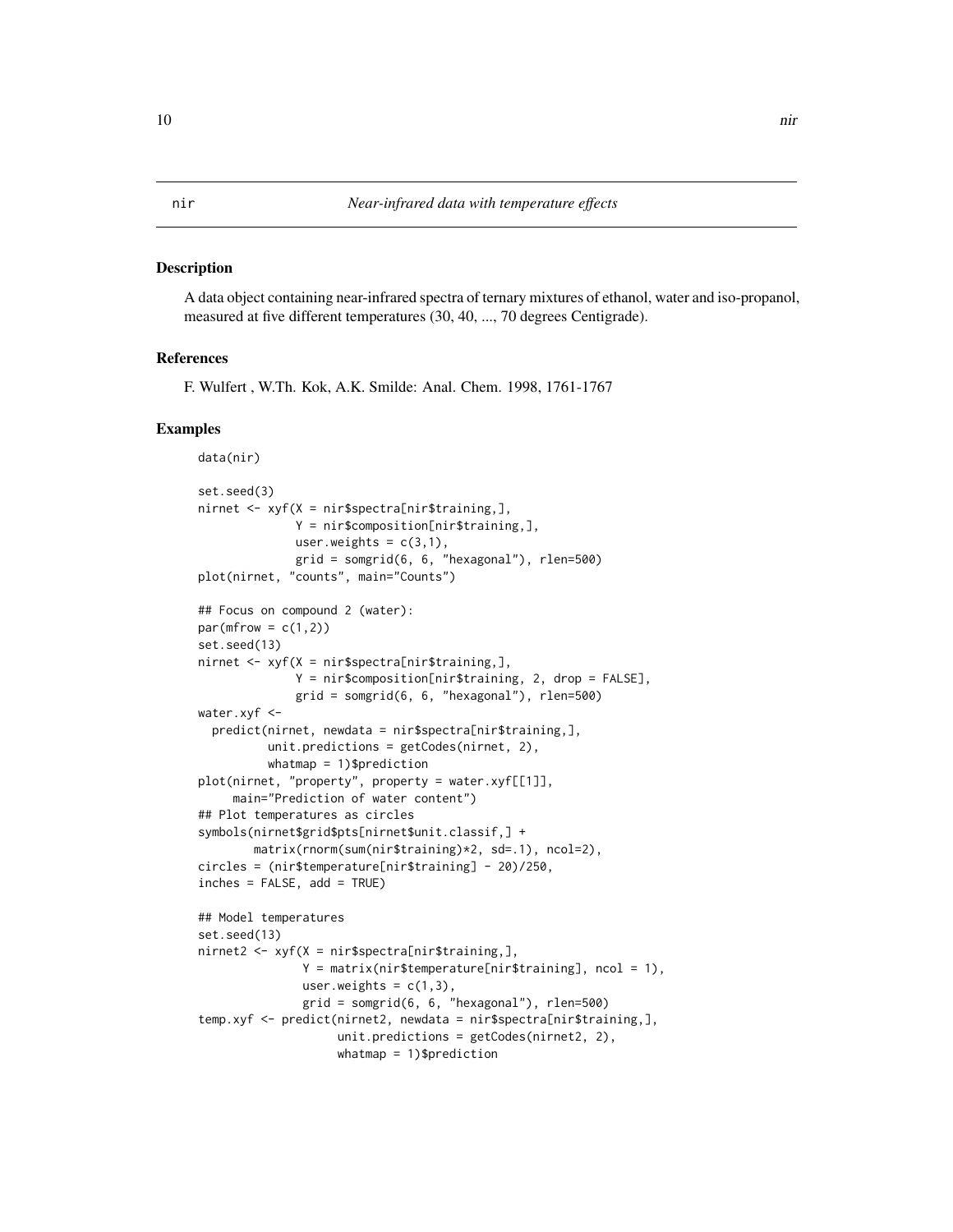```
plot(nirnet2, "property", property = temp.xyf[[1]],
     palette.name = rainbow,
     main="Prediction of temperatures")
## Plot concentrations of water as circles
symbols(nirnet2$grid$pts[nirnet2$unit.classif,] +
       matrix(rnorm(sum(nir$training)*2, sd=.1), ncol=2),
circles = 0.05 + 0.4 * nir$composition[nir$training, 2],
inches = FALSE, add = TRUE)
```
object.distances *Calculate distances between object vectors in a SOM*

# Description

This function calculates the distance between objects using the distance functions, weights and other attributes of a trained SOM. This function is used in the calculation of the U matrix in function plot.kohonen using the type = "dist.neighbours" argument.

# Usage

object.distances(kohobj, type = c("data", "codes"), whatmap)

# Arguments

| kohobi  | An object of class kohonen.                                                                        |
|---------|----------------------------------------------------------------------------------------------------|
| type    | Whether to calculate distances between the data objects, or the codebook vec-<br>tors.             |
| whatmap | What data layers to use. If unspecified the data layers defined in the kohonen<br>object are used. |

# Value

An object of class dist, which can be directly fed into (e.g.) a hierarchical clustering.

#### Author(s)

Ron Wehrens

# References

R. Wehrens and J. Kruisselbrink, submitted, 2017.

# See Also

[unit.distances](#page-23-1), [supersom](#page-19-2)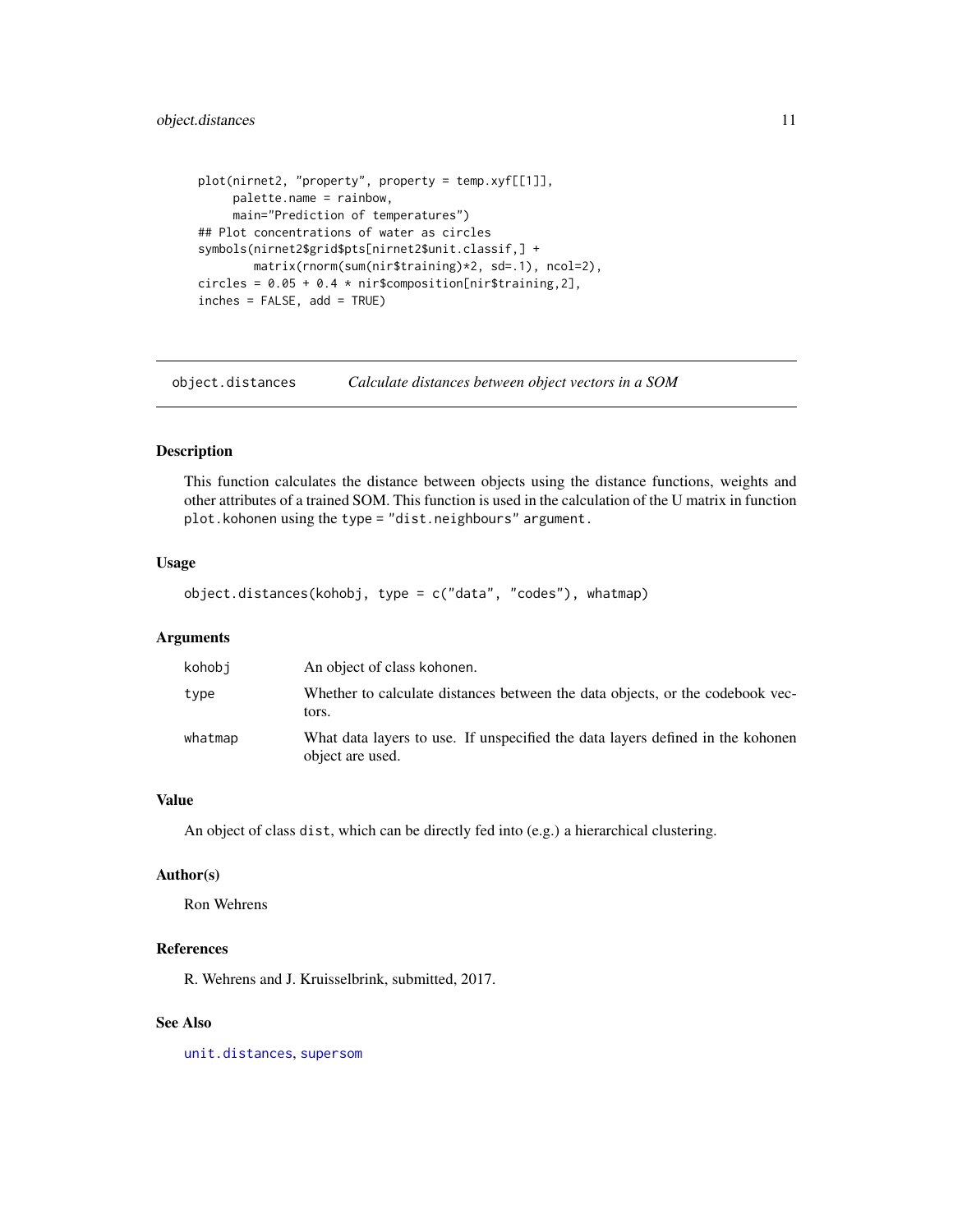# Examples

```
data(wines)
set.seed(7)
sommap <- supersom(list(measurements = scale(wines),
                        vintages = vintages),
                   grid = somgrid(6, 4, "hexagonal"))
obj.dists <- object.distances(sommap, type = "data")
code.dists <- object.distances(sommap, type = "codes")
```
peppaPic *Synthetic image of a pepper plant with peppers*

# Description

A data matrix with four columns representing a 600 by 800 image of a pepper plant. Each row is a pixel in the image. The first column is the class label; the other columns contain the RGB values.

#### Usage

data("peppaPic")

#### Source

http://dx.doi.org/10.4121/uuid:884958f5-b868-46e1-b3d8-a0b5d91b02c0

#### References

This is image 10039 from a set of 10,500 images described in

Barth R, IJsselmuiden J, Hemming J, and van Henten E (2017). "Data Synthesis Methods for Semantic Segmentation in Agriculture. A Capsicum annuum Dataset." Submitted.

```
data(peppaPic)
head(peppaPic)
## show ground truth per pixel
image(t(matrix(peppaPic[,1], 600, 800))[,600:1], col = rainbow(10))
```
<span id="page-11-0"></span>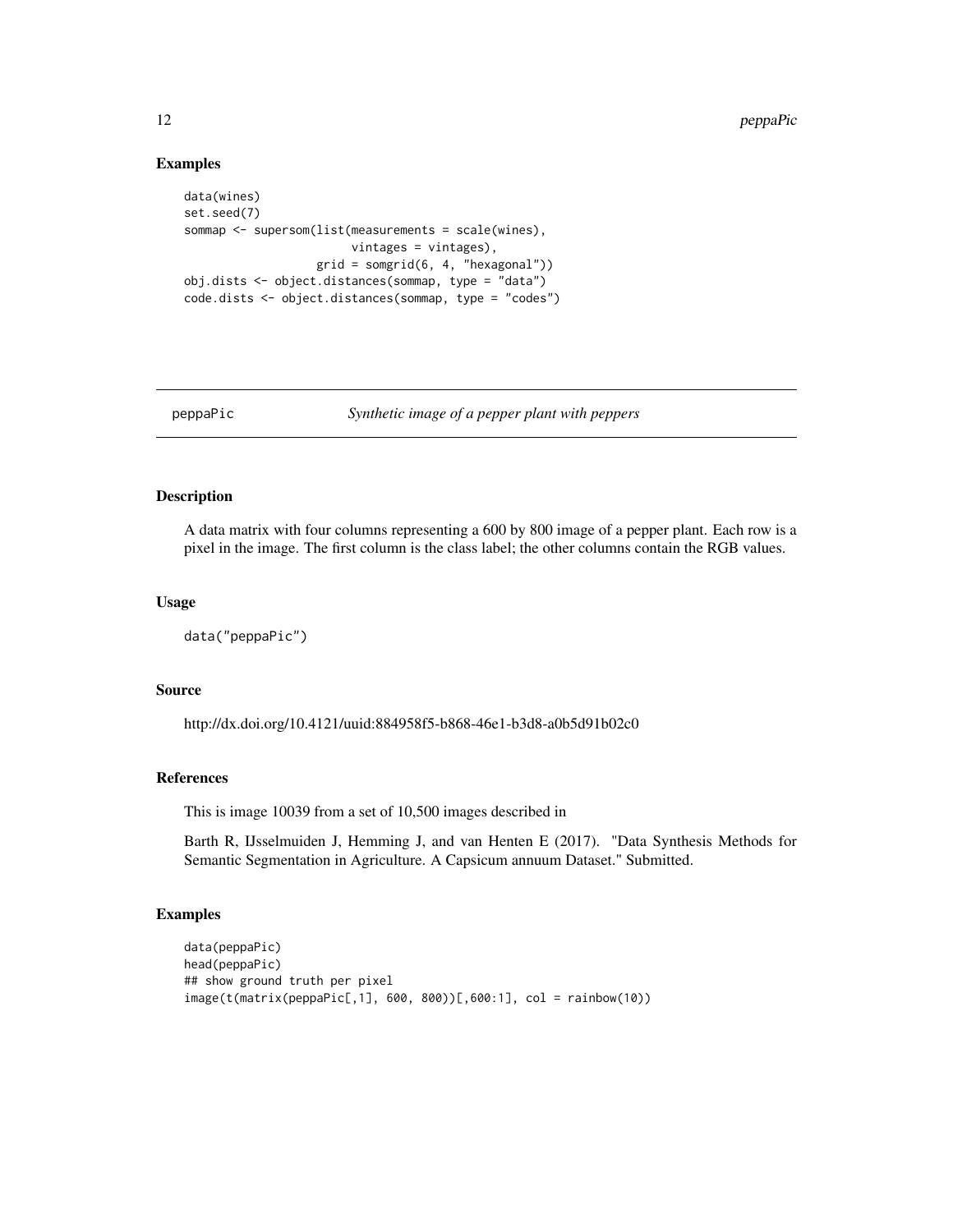<span id="page-12-1"></span><span id="page-12-0"></span>

Plot objects of class kohonen. Several types of plots are supported.

# Usage

```
## S3 method for class 'kohonen'
plot(x, type = c("codes", "changes", "counts","dist.neighbours", "mapping", "property", "quality"),
                       whatmap = NULL, classif = NULL, labels = NULL,
                       pchs = NULL, main = NULL, palette.name = NULL,
                       ncolors, bgcol = NULL, zlim = NULL,
                       heatkey = TRUE, property, codeRendering = NULL,
                       keepMargins = FALSE, heatkeywidth = .2,
                       shape = c("round", "straight"), border = "black",
                       na.color = "gray", ...)## S3 method for class 'kohonen'
identity(x, \ldots)add.cluster.boundaries(x, clustering, lwd = 5, ...)
```
# Arguments

| $\times$     | kohonen object.                                                                                                                                                    |
|--------------|--------------------------------------------------------------------------------------------------------------------------------------------------------------------|
| type         | type of plot. (Wow!)                                                                                                                                               |
| whatmap      | For a "codes" plot: what maps to show; for the "dist.neighbours" plot: what<br>maps to take into account when calculating distances to neighbouring units.         |
| classif      | classification object, as returned by predict. kohonen, or vector of unit num-<br>bers. Only needed if type equals "mapping" and "counts".                         |
| labels       | labels to plot when type equals "mapping".                                                                                                                         |
| pchs         | symbols to plot when type equals "mapping".                                                                                                                        |
| main         | title of the plot.                                                                                                                                                 |
| palette.name | colors to use as unit background for "codes", "counts", "prediction", "property",<br>and "quality" plotting types.                                                 |
| ncolors      | number of colors to use for the unit backgrounds. Default is 20 for continuous<br>data, and the number of distinct values (if less than 20) for categorical data.  |
| bgcol        | optional argument to colour the unit backgrounds for the "mapping" and "codes"<br>plotting type. Defaults to "gray" and "transparent" in both types, respectively. |
| zlim         | optional range for color coding of unit backgrounds.                                                                                                               |
| heatkey      | whether or not to generate a heatkey at the left side of the plot in the "property"<br>and "counts" plotting types.                                                |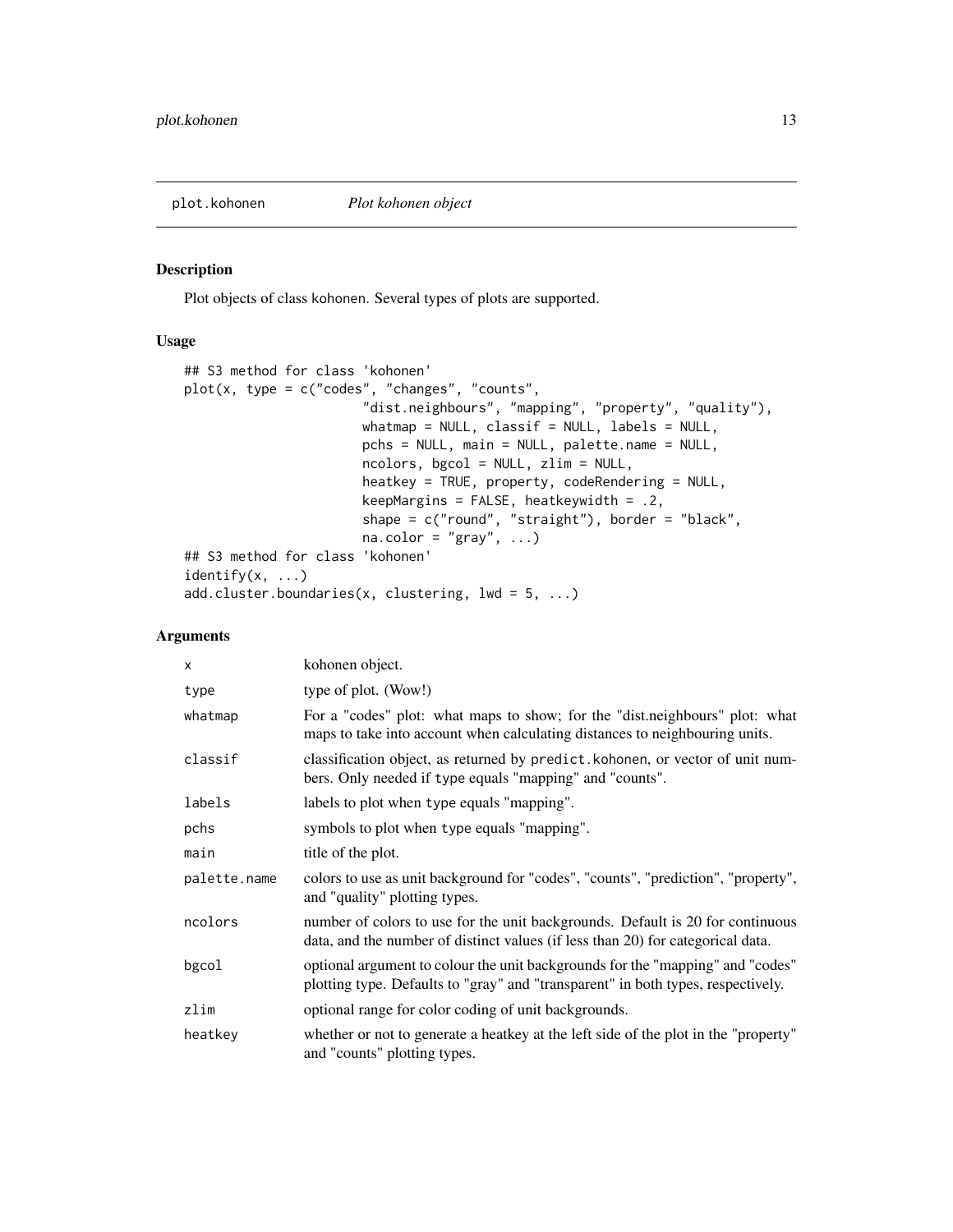| property      | values to use with the "property" plotting type.                                                                                                                                                                                                 |
|---------------|--------------------------------------------------------------------------------------------------------------------------------------------------------------------------------------------------------------------------------------------------|
| codeRendering | How to show the codes. Possible choices: "segments", "stars" and "lines".                                                                                                                                                                        |
| keepMargins   | if FALSE (the default), restore the original graphical parameters after plotting the<br>kohonen map. If TRUE, one retains the map coordinate system so that one can<br>add symbols to the plot, or map unit numbers using the identify function. |
| heatkeywidth  | width of the colour key; the default of 0.2 should work in most cases but in some<br>cases, e.g. when plotting multiple figures, it may need to be adjusted.                                                                                     |
| shape         | kind shape to be drawn: "round" (circle) or "straight". Choosing "straight" pro-<br>duces a map of squares when the grid is "rectangular", and produces a map of<br>hexagons when the grid is "hexagonal".                                       |
| border        | color of the shape's border.                                                                                                                                                                                                                     |
| na.color      | background color matching NA - default "gray".                                                                                                                                                                                                   |
| $1wd, \ldots$ | other graphical parameters.                                                                                                                                                                                                                      |
| clustering    | cluster labels of the map units.                                                                                                                                                                                                                 |

#### Details

Several different types of plots are supported:

"changes" shows the mean distance to the closest codebook vector during training.

- "codes" shows the codebook vectors.
- "counts" shows the number of objects mapped to the individual units. Empty units are depicted in gray.
- "dist.neighbours" shows the sum of the distances to all immediate neighbours. This kind of visualisation is also known as a U-matrix plot. Units near a class boundary can be expected to have higher average distances to their neighbours. Only available for the "som" and "supersom" maps, for the moment.
- "mapping" shows where objects are mapped. It needs the "classif" argument, and a "labels" or "pchs" argument.
- "property" properties of each unit can be calculated and shown in colour code. It can be used to visualise the similarity of one particular object to all units in the map, to show the mean similarity of all units and the objects mapped to them, etcetera. The parameter property contains the numerical values. See examples below.
- "quality" shows the mean distance of objects mapped to a unit to the codebook vector of that unit. The smaller the distances, the better the objects are represented by the codebook vectors. It is possible to visualize this for the complete set of layers used in training, or for individual layers only (using the whatmap argument).

Function identify.kohonen shows the number of a unit that is clicked on with the mouse. The tolerance is calculated from the ratio of the plotting region and the user coordinates, so clicking at any place within a unit should work.

Function add.cluster.boundaries will add to an existing plot of a map thick lines, visualizing which units would be clustered together. In toroidal maps, boundaries at the edges will only be shown on the top and right sides to avoid double boundaries.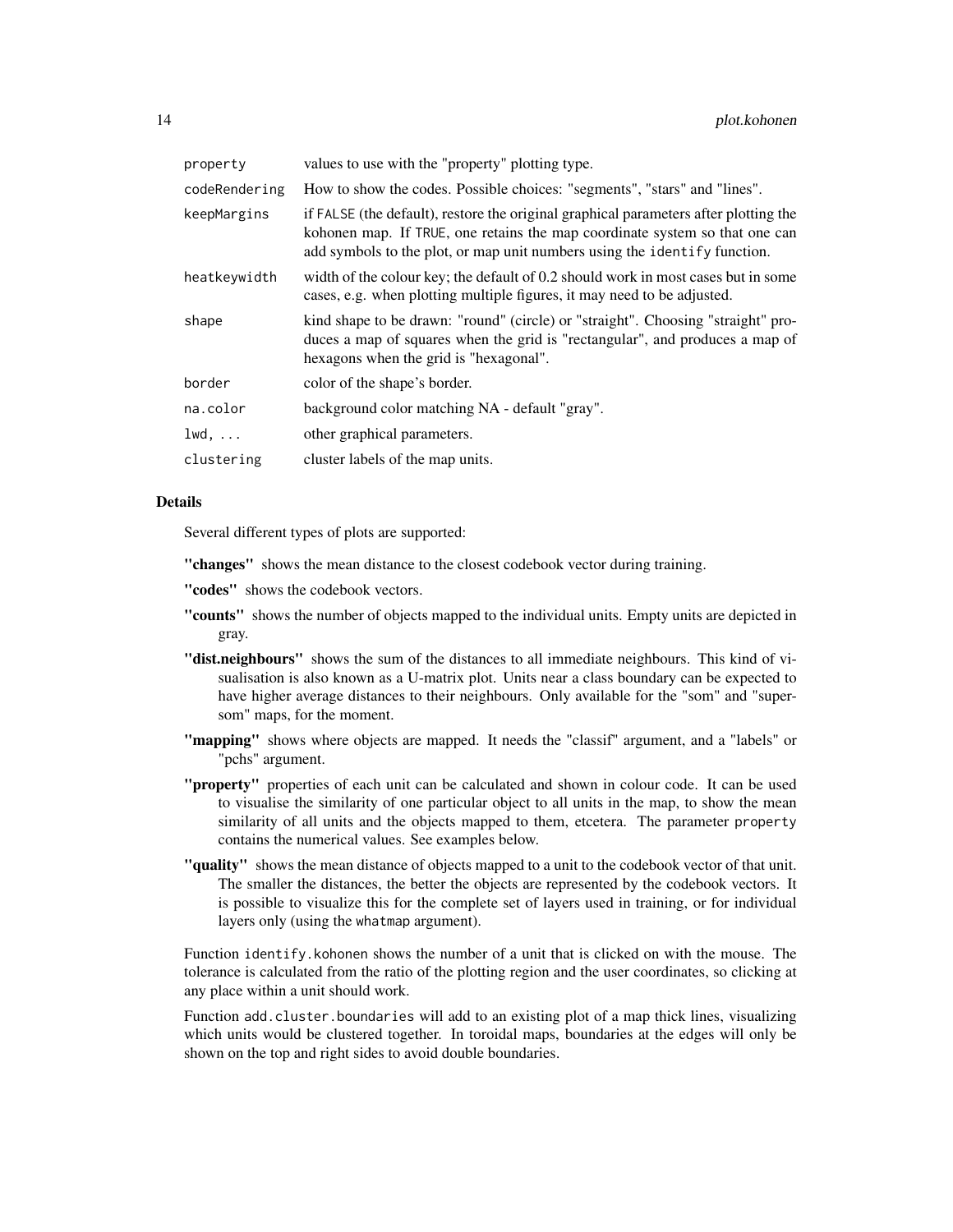#### <span id="page-14-0"></span>plot.kohonen 15

# Value

Several types of plots return useful values (invisibly): the "counts", "dist.neighbours", and "quality" return vectors corresponding to the information visualized in the plot (unit background colours and heatkey).

#### Author(s)

Ron Wehrens

# See Also

[som](#page-19-1), [supersom](#page-19-2), [xyf](#page-19-1), [predict.kohonen](#page-15-1)

```
data(wines)
set.seed(7)
kohmap <- xyf(scale(wines), vintages,
             grid = somgrid(5, 5, "hexagonal"), rlen=100)
plot(kohmap, type="changes")
counts <- plot(kohmap, type="counts", shape = "straight")
## show both sets of codebook vectors in the map
par(mfrow = c(1,2))plot(kohmap, type="codes", main = c("Codes X", "Codes Y"))
par(mfrow = c(1,1))similarities <- plot(kohmap, type="quality", palette.name = terrain.colors)
plot(kohmap, type="mapping",
     labels = as.integer(vintages), col = as.integer(vintages),
     main = "mapping plot")
## add background colors to units according to their predicted class labels
xyfpredictions <- classmat2classvec(getCodes(kohmap, 2))
bgcols <- c("gray", "pink", "lightgreen")
plot(kohmap, type="mapping", col = as.integer(vintages),
     pchs = as.integer(vintages), bgcol = bgcols[as.integer(xyfpredictions)],
     main = "another mapping plot", shape = "straight", border = NA)
## Show 'component planes'
set.seed(7)
sommap <- som(scale(wines), grid = somgrid(6, 4, "hexagonal"))
plot(sommap, type = "property", property = getCodes(sommap, 1)[,1],main = colnames(getCodes(sommap, 1))[1])
## Show the U matrix
Umat <- plot(sommap, type="dist.neighbours", main = "SOM neighbour distances")
## use hierarchical clustering to cluster the codebook vectors
som.hc <- cutree(hclust(object.distances(sommap, "codes")), 5)
add.cluster.boundaries(sommap, som.hc)
```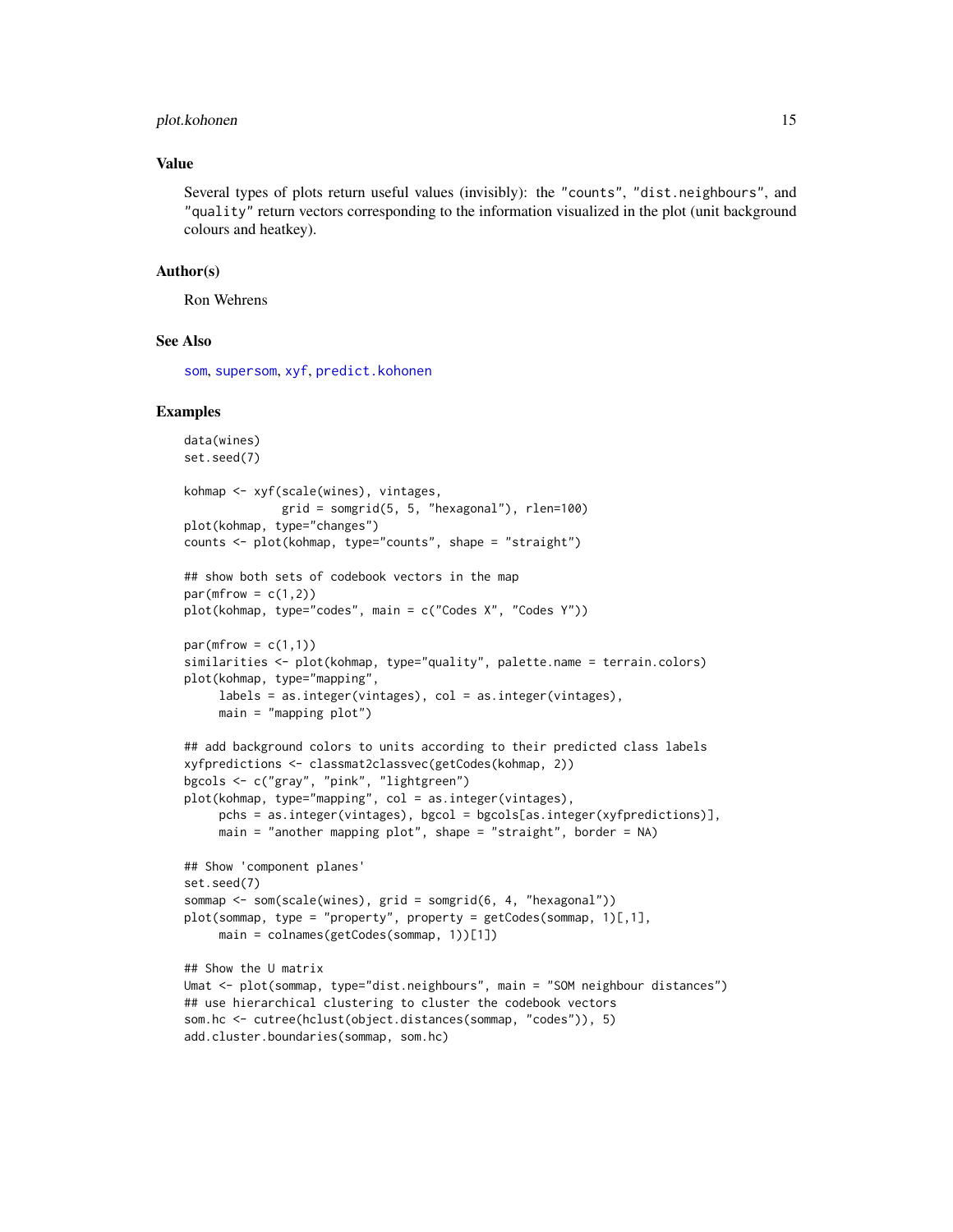```
## and the same for rectangular maps
set.seed(7)
sommap <- som(scale(wines),grid = somgrid(6, 4, "rectangular"))
plot(sommap, type="dist.neighbours", main = "SOM neighbour distances")
## use hierarchical clustering to cluster the codebook vectors
som.hc <- cutree(hclust(object.distances(sommap, "codes")), 5)
add.cluster.boundaries(sommap, som.hc)
```
<span id="page-15-1"></span>predict.kohonen *Predict properties using a trained Kohonen map*

#### Description

Map objects to a trained Kohonen map, and return for each object the desired property associated with the corresponding winning unit. These properties may be provided explicitly (argument unit.predictions) or implicitly (by providing trainingdata, that will be mapped to the SOM the averages of the winning units for the trainingdata then will be used as unit.predictions). If not given at all, the codebook vectors of the map will be used.

# Usage

```
## S3 method for class 'kohonen'
predict(object,
                          newdata = NULL,unit.predictions = NULL,
                          trainingdata = NULL,
                          whatmap = NULL,threshold = 0,
                          maxNA.fraction = object$maxNA.fraction,
                          ...)
```
#### **Arguments**

| object                  | Trained network, containing one or more information layers.                                                                                                                                                                                                         |
|-------------------------|---------------------------------------------------------------------------------------------------------------------------------------------------------------------------------------------------------------------------------------------------------------------|
| newdata                 | List of data matrices, or one single data matrix, for which predictions are to be<br>made. The data layers should match those in the trained map. If not presented,<br>the training data in the map will be used. No data. frame objects are allowed.               |
| unit.predictions        |                                                                                                                                                                                                                                                                     |
|                         | Explicit definition of the predictions for each unit. Should be a list of matrices,<br>vectors or factors, of the same length as object \$codes.                                                                                                                    |
| trainingdata            | List of data matrices, or one single data matrix, determining the mapping of<br>the training data. Normally, data stored in the kohonen object will be used for<br>this, but one can also specify this argument explicitly. Layers should match the<br>trained map. |
| whatmap, maxNA.fraction |                                                                                                                                                                                                                                                                     |
|                         | parameters that usually will be taken from the x object, but can be supplied by<br>the user as well. See supersom for more information.                                                                                                                             |

<span id="page-15-0"></span>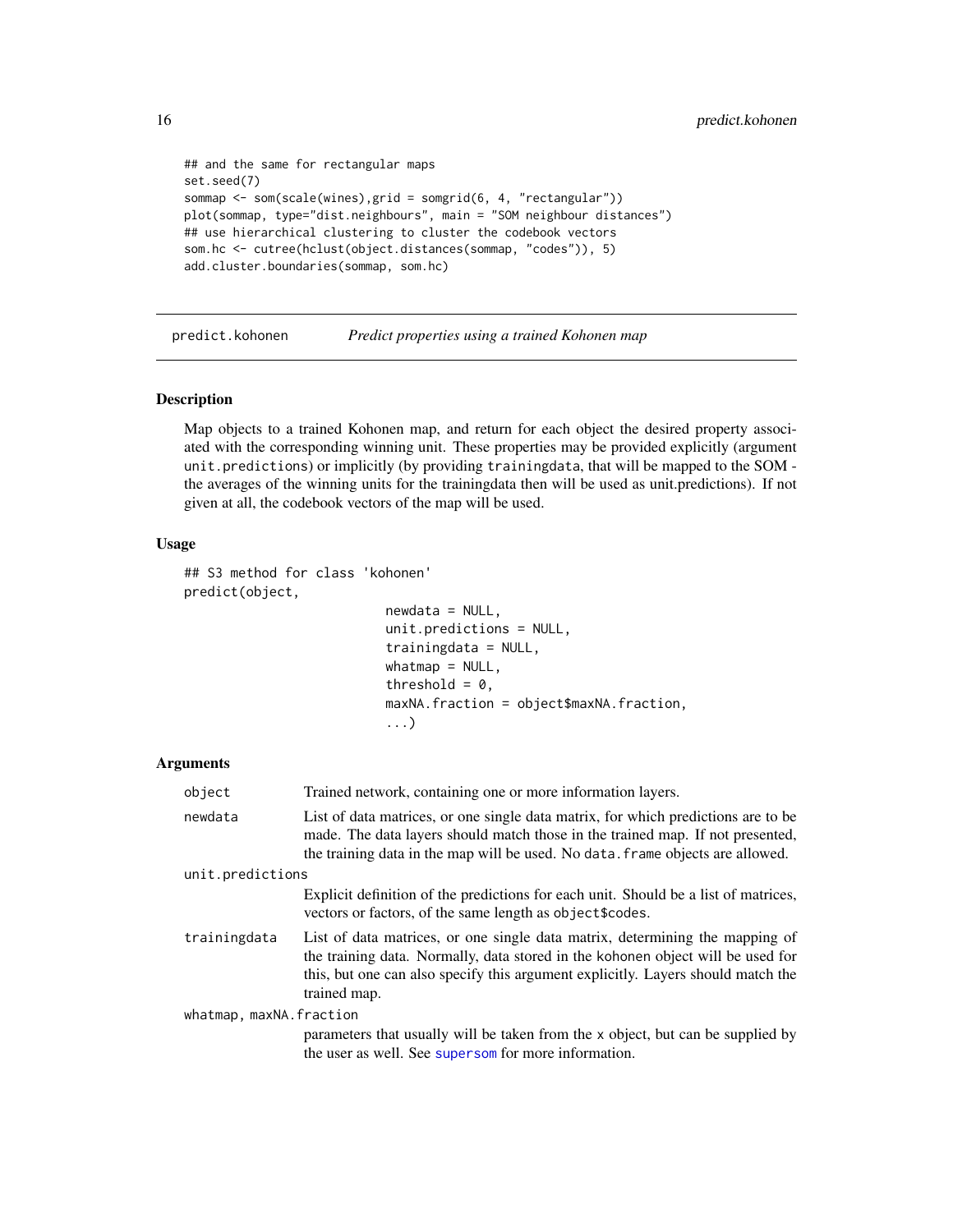# <span id="page-16-0"></span>predict.kohonen 17

| threshold               | Used in converting class predictions back into factors; see classmat2classvec.                                             |
|-------------------------|----------------------------------------------------------------------------------------------------------------------------|
| $\cdot$ $\cdot$ $\cdot$ | Further arguments to be passed to map, kohonen, in particular user, weights.<br>If not provided will be taken from object. |

# Details

The new data are mapped to the trained SOM using the layers indicated by the whatmap argument. The predictions correspond to the unit.predictions, normally corresponding to the averages of the training data mapping to individual units. If no unit.predictions are provided, the trainingdata will be used to calculate them - if trainingdata is not provided by the user and the kohonen object contains data, these will be used. If no objects of the training data are mapping to a particular unit, the prediction for that unit will be NA.

# Value

Returns a list with components

| prediction       | predicted values for the properties of interest. When multiple values are pre-<br>dicted, this element is a list, otherwise a vector or a matrix. |
|------------------|---------------------------------------------------------------------------------------------------------------------------------------------------|
| unit.classif     | vector of unit numbers to which objects in the newdata object are mapped.                                                                         |
| unit.predictions |                                                                                                                                                   |
|                  | prediction values associated with map units. Again, when multiple properties<br>are predicted, this is a list.                                    |
| whatmap          | the numbers of the data layers in the kohonen object used in the mapping on<br>which the predictions are based.                                   |

# Author(s)

Ron Wehrens

#### See Also

[som](#page-19-1),[xyf](#page-19-1), [supersom](#page-19-2), [map](#page-7-1)

```
data(wines)
```

```
training <- sample(nrow(wines), 120)
Xtraining <- scale(wines[training, ])
Xtest <- scale(wines[-training, ],
               center = attr(Xtraining, "scaled:center"),
               scale = attr(Xtraining, "scaled:scale"))
trainingdata <- list(measurements = Xtraining,
                     vintages = vintages[training])
testdata <- list(measurements = Xtest, vintages = vintages[-training])
mygrid = somgrid(5, 5, "hexagonal")
som.wines <- supersom(trainingdata, grid = mygrid)
```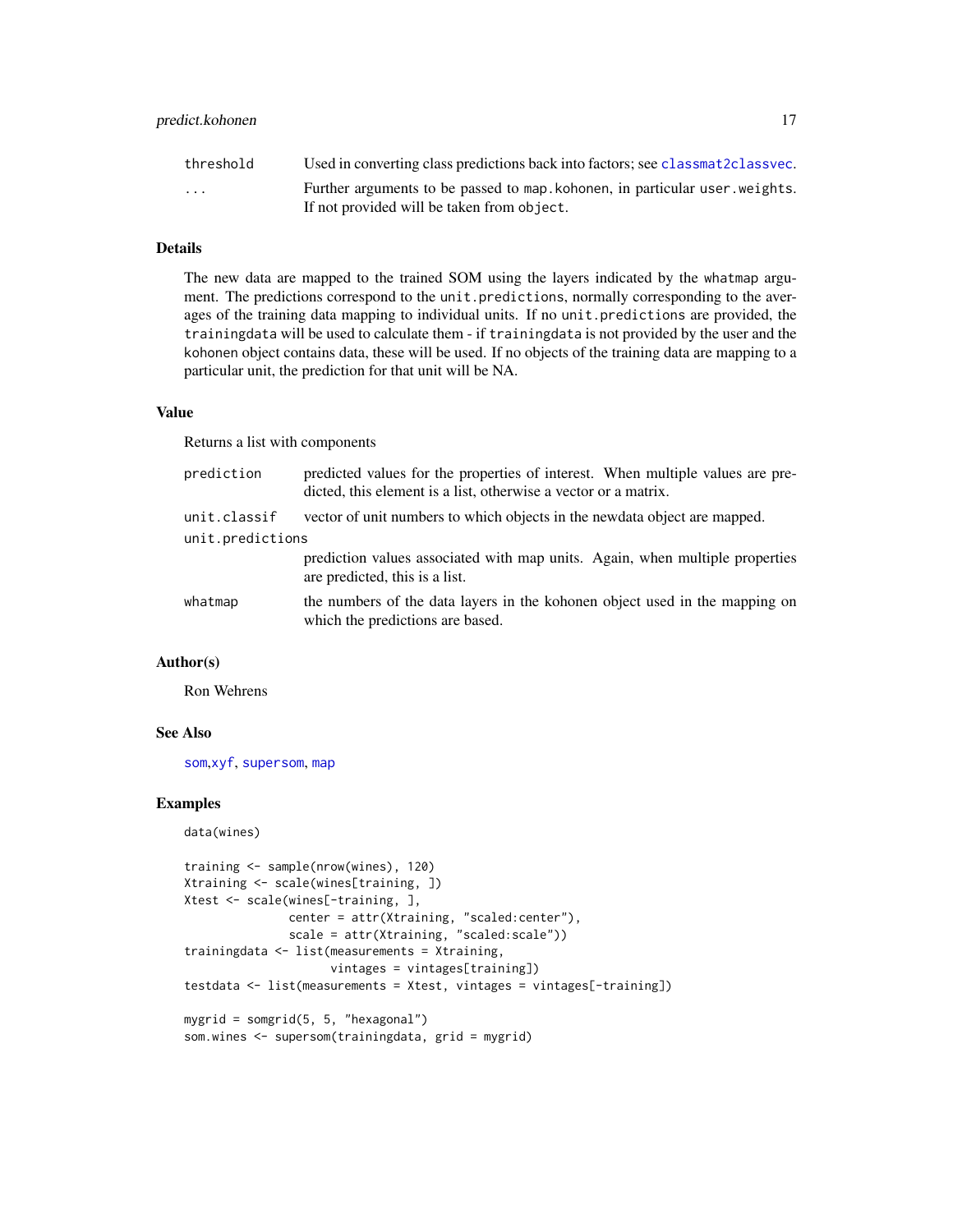```
## ################################################################
## Situation 0: obtain expected values for training data (all layers,
## also if not used in training) on the basis of the position in the map
som.prediction <- predict(som.wines)
## ################################################################
## Situation 1: obtain predictions for all layers used in training
som.prediction <- predict(som.wines, newdata = testdata)
table(vintages[-training], som.prediction$predictions[["vintages"]])
## ################################################################
## Situation 2: obtain predictions for the vintage based on the mapping
## of the sample characteristics only. There are several ways of doing this:
som.prediction <- predict(som.wines, newdata = testdata,
                          whatmap = "measurements")
table(vintages[-training], som.prediction$predictions[["vintages"]])
## same, but now indicated implicitly
som.prediction <- predict(som.wines, newdata = testdata[1])
table(vintages[-training], som.prediction$predictions[["vintages"]])
## if no names are present in the list elements whatmap needs to be
## given explicitly; note that the order of the data layers needs to be
## consistent with the kohonen object
som.prediction <- predict(som.wines, newdata = list(Xtest), whatmap = 1)
table(vintages[-training], som.prediction$predictions[["vintages"]])
## for xyf: explicitly indicate which layer is to be used for the mapping
xyf.wines <- xyf(Xtraining, vintages[training], grid = mygrid)
xyf.prediction <- predict(xyf.wines, Xtest, whatmap = 1)
table(vintages[-training], xyf.prediction$predictions[[2]])
## ###############################################################
## Situation 3: predictions for layers not present in the original
## data. Training data need to be provided for those layers.
som.wines <- supersom(Xtraining, grid = mygrid)
som.prediction <- predict(som.wines, newdata = testdata,
                          trainingdata = trainingdata)
table(vintages[-training], som.prediction$predictions[["vintages"]])
## ################################################################
## yeast examples, including NA values
data(yeast)
training.indices <- sample(nrow(yeast$alpha), 300)
training <- rep(FALSE, nrow(yeast$alpha))
training[training.indices] <- TRUE
```
## unsupervised mapping, based on the alpha layer only. Prediction ## for all layers including alpha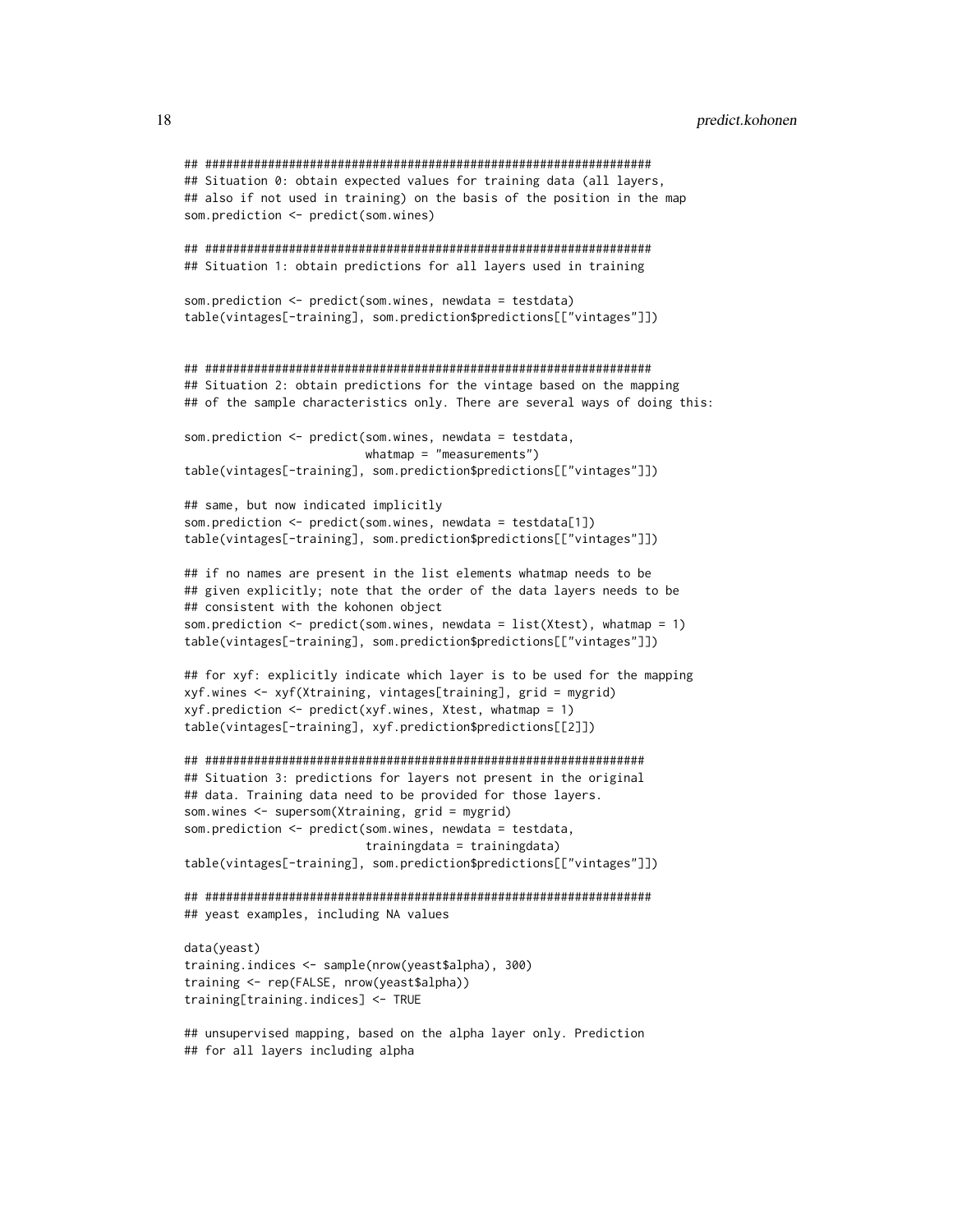```
yeast.som <- supersom(lapply(yeast, function(x) subset(x, training)),
                      somgrid(4, 6, "hexagonal"),
                      whatmap = "alpha", maxNA.fraction = .5)yeast.som.prediction <-
 predict(yeast.som,
         newdata = lapply(yeast, function(x) subset(x, !training)))
table(yeast$class[!training], yeast.som.prediction$prediction[["class"]])
## ################################################################
## supervised mapping - creating the map is now based on both
## alpha and class, prediction for class based on the mapping of alpha.
yeast.som2 <- supersom(lapply(yeast, function(x) subset(x, training)),
                       grid = somgrid(4, 6, "hexagonal"),
                       whatmap = c("alpha", "class"), maxNA.fraction = .5)
yeast.som2.prediction <-
 predict(yeast.som2,
         newdata = lapply(yeast, function(x) subset(x, !training)),
         whatmap = "alpha")
table(yeast$class[!training], yeast.som2.prediction$prediction[["class"]])
```
summary.kohonen *Summary and print methods for kohonen objects*

#### **Description**

Summary and print methods for kohonen objects. The print method shows the dimensions and the topology of the map; if information on the training data is included, the summary method additionally prints information on the size of the data, the distance functions used, and the mean distance of an object to its closest codebookvector, which is an indication of the quality of the mapping.

# Usage

```
## S3 method for class 'kohonen'
summary(object, ...)
## S3 method for class 'kohonen'
print(x, \ldots)
```
# Arguments

| x, object | a kohonen object |
|-----------|------------------|
| .         | Not used.        |

#### Author(s)

Ron Wehrens

#### See Also

[som](#page-19-1), [xyf](#page-19-1), [supersom](#page-19-2)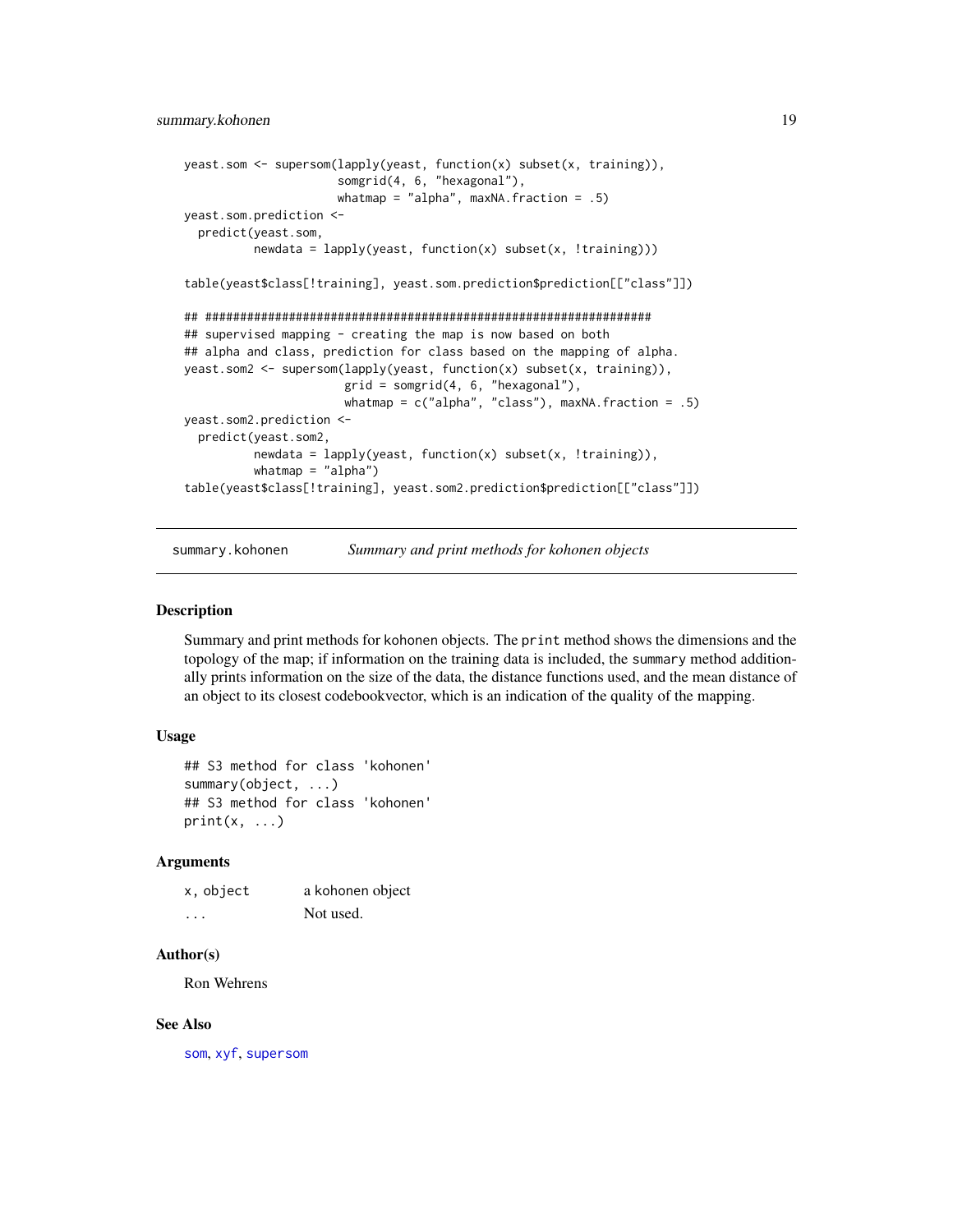20 supersom

# Examples

```
data(wines)
xyf.wines <- xyf(scale(wines), classvec2classmat(vintages),
                 grid = somgrid(5, 5, "hexagonal"))xyf.wines
summary(xyf.wines)
```
# supersom *Self- and super-organising maps*

# <span id="page-19-1"></span>Description

A supersom is an extension of self-organising maps (SOMs) to multiple data layers, possibly with different numbers and different types of variables (though equal numbers of objects). NAs are allowed. A weighted distance over all layers is calculated to determine the winning units during training. Functions som and xyf are simply wrappers for supersoms with one and two layers, respectively. Function nunits is a utility function returning the number of units in the map.

# Usage

```
som(X, \ldots)xyf(X, Y, ...)
supersom(data, grid=somgrid(), rlen = 100, alpha = c(0.05, 0.01),radius = quantile(nhbrdist, 2/3),
         whatmap = NULL, user.weights = 1, maxNA.fraction = \thetaL,
         keep.data = TRUE, dist.fcts = NULL,
         mode = c("online", "batch", "pbatch"), cores = -1, init,
         normalizeDataLayers = TRUE)
nunits(kohobj)
```
# **Arguments**

| X, Y   | numerical data matrices, or factors. No data. frame objects are allowed - con-<br>vert them to matrices first.                                                                                                                                                                                                                                                                                                                                                                      |
|--------|-------------------------------------------------------------------------------------------------------------------------------------------------------------------------------------------------------------------------------------------------------------------------------------------------------------------------------------------------------------------------------------------------------------------------------------------------------------------------------------|
| data   | list of data matrices (numerical) of factors. If a vector is entered, it will be<br>converted to a one-column matrix. No data, frame objects are allowed.                                                                                                                                                                                                                                                                                                                           |
| grid   | a grid for the codebook vectors: see somgrid.                                                                                                                                                                                                                                                                                                                                                                                                                                       |
| rlen   | the number of times the complete data set will be presented to the network.                                                                                                                                                                                                                                                                                                                                                                                                         |
| alpha  | learning rate, a vector of two numbers indicating the amount of change. Default<br>is to decline linearly from 0.05 to 0.01 over r len updates. Not used for the batch<br>algorithm.                                                                                                                                                                                                                                                                                                |
| radius | the radius of the neighbourhood, either given as a single number or a vector<br>(start, stop). If it is given as a single number the radius will change linearly from<br>radius to zero; as soon as the neighbourhood gets smaller than one only the<br>winning unit will be updated. Note that the default before version 3.0 was to<br>run from radius to -radius. If nothing is supplied, the default is to start with<br>a value that covers 2/3 of all unit-to-unit distances. |

<span id="page-19-0"></span>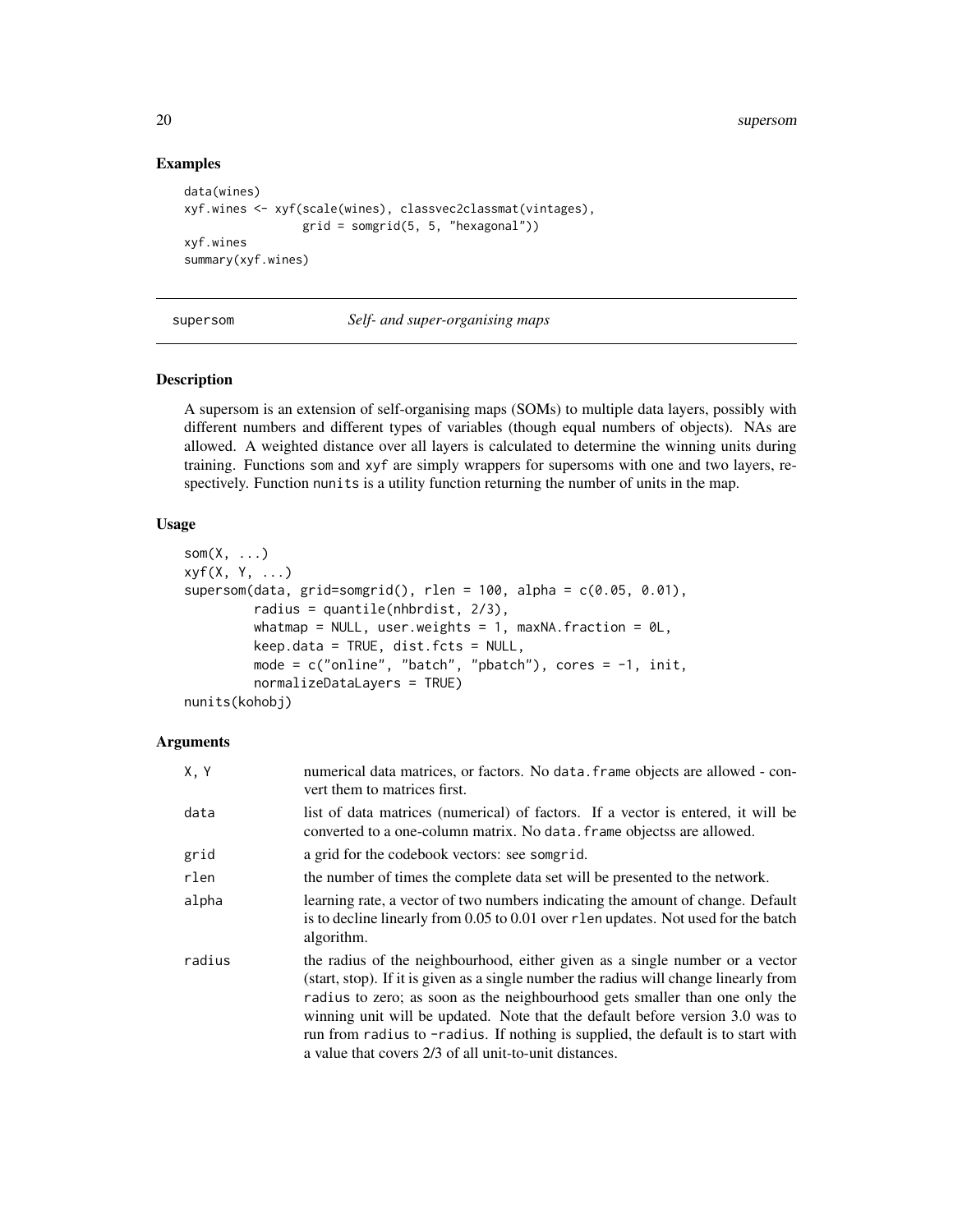#### supersom 21

| whatmap             | What data layers to use. If unspecified all layers are used.                                                                                                                                                                                                                                                                                                                                                                                  |
|---------------------|-----------------------------------------------------------------------------------------------------------------------------------------------------------------------------------------------------------------------------------------------------------------------------------------------------------------------------------------------------------------------------------------------------------------------------------------------|
| user.weights        | the weights given to individual layers. This can be a single number (all layers<br>have the same weight, the default), a vector of the same length as the whatmap<br>argument, or a vector of the same length as the data argument. In xyf maps,<br>this argument provides the same functionality as the now-deprecated xweight<br>argument that was used prior to version 3.0.                                                               |
|                     | maxNA. fraction the maximal fraction of values that may be NA to prevent the row to be removed.                                                                                                                                                                                                                                                                                                                                               |
| keep.data           | if TRUE, return original data and mapping information. If FALSE, only return<br>the trained map (in essence the codebook vectors).                                                                                                                                                                                                                                                                                                            |
| dist.fcts           | vector of distance functions to be used for the individual data layers, of the same<br>length as the data argument, or the same length of the whatmap argument. If<br>the length of this vector is one, the same distance will be used for all layers.<br>Admissable values currently are "sumofsquares", "euclidean", "manhattan", and<br>"tanimoto". Default is to use "sumofsquares" for continuous data, and "tani-<br>moto" for factors. |
| mode                | type of learning algorithm.                                                                                                                                                                                                                                                                                                                                                                                                                   |
| cores               | number of cores to use in the "pbatch" learning mode. The default, -1, corre-<br>sponds to using all available cores.                                                                                                                                                                                                                                                                                                                         |
| init                | list of matrices, initial values for the codebook vectors. The list should have the<br>same length as the data list, and corresponding numbers of variables (columns).<br>Each list element should have a number of rows corresponding to the number of<br>units in the map.                                                                                                                                                                  |
| normalizeDataLayers |                                                                                                                                                                                                                                                                                                                                                                                                                                               |
|                     | boolean, indicating whether distance. weights should be calculated (see de-<br>tails section). If normalizeDataLayers == FALSE the user weights are applied<br>to the data immediately.                                                                                                                                                                                                                                                       |
| kohobj              | an object of class kohonen.                                                                                                                                                                                                                                                                                                                                                                                                                   |
| .                   | Further arguments for the supersom function presented to the som or xyf wrap-<br>pers.                                                                                                                                                                                                                                                                                                                                                        |

# Details

In order to avoid some layers to overwhelm others, simply because of the scale of the data points, the supersom function by default applies internal weights to balance this. The user weights argument is applied on top of that: the result is that when a user specifies equal weights for all layers (the default), all layers contribute equally to the global distance measure. For large data sets (defined as containing more than 500 records), a sample of size 500 is used to calculate the mean distances in each data layer. If normalizeDataLayers == FALSE the user weights are applied directly to the data (distance.weights are set to 1).

Various definitions of the Tanimoto distance exist in the literature. The implementation here returns (for two binary vectors of length n) the fraction of cases in which the two vectors disagree. This is basically the Hamming distance divided by n - the incorrect naming is retained (for the moment) to guarantee backwards compatibility. If the vectors are not binary, they will be converted to binary strings (with 0.5 as the class boundary). This measure should not be used when variables are outside the range [0-1]; a check is done to make sure this is the case.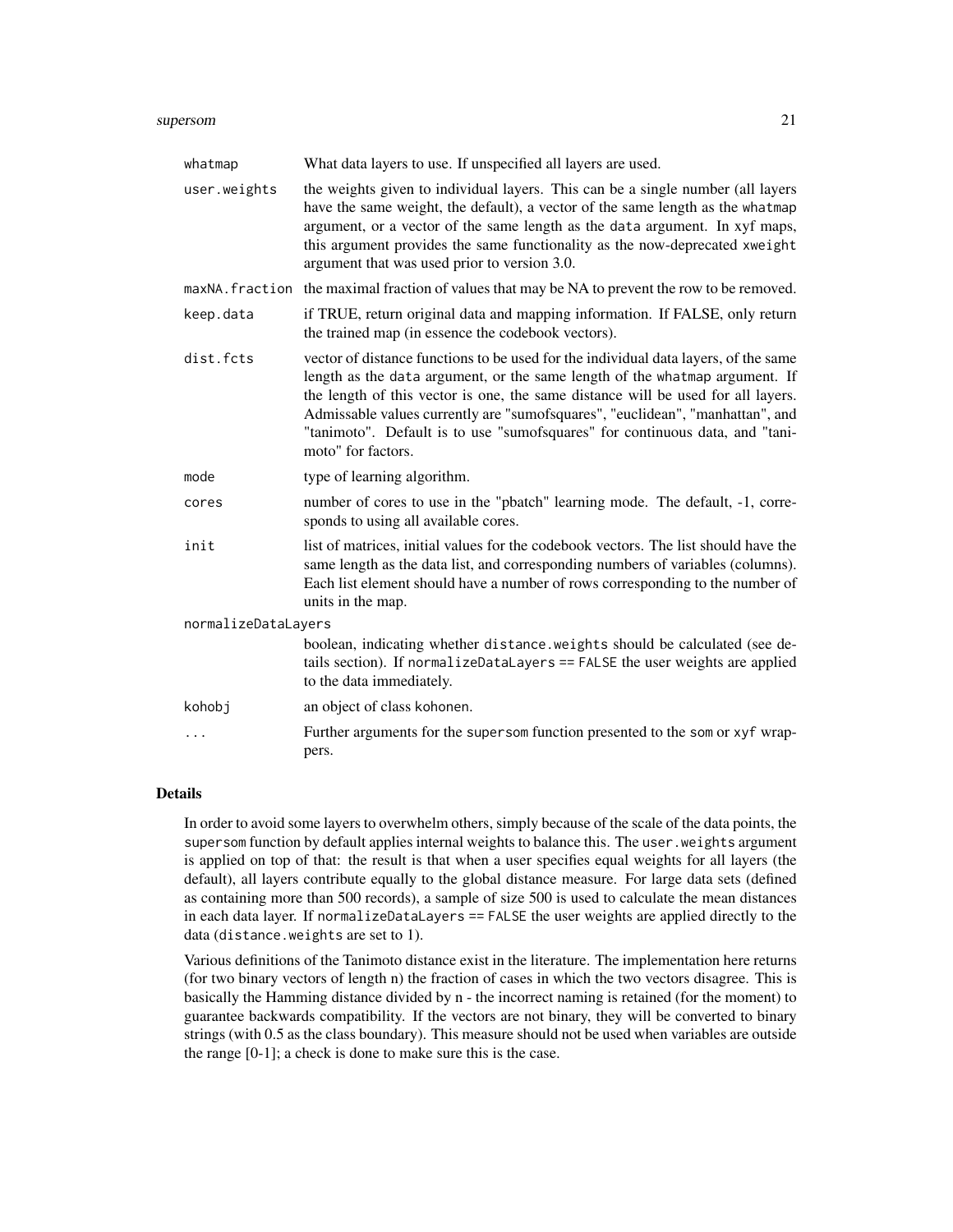# <span id="page-21-0"></span>Value

An object of class "kohonen" with components

| data                                                 | data matrix, only returned if keep. $data == TRUE$ .                                                                  |
|------------------------------------------------------|-----------------------------------------------------------------------------------------------------------------------|
| unit.classif                                         | winning units for all data objects, only returned if keep. data == TRUE.                                              |
| distances                                            | distances of objects to their corresponding winning unit, only returned if keep. data<br>$==$ TRUE.                   |
| grid                                                 | the grid, an object of class somgrid.                                                                                 |
| codes                                                | a list of matrices containing codebook vectors.                                                                       |
| changes                                              | matrix of mean average deviations from code vectors; every map corresponds<br>with one column.                        |
| na.rows                                              | vector of row numbers with too many NA values (according to argument maxNA. fraction.                                 |
| alpha, radius, user.weights, whatmap, maxNA.fraction |                                                                                                                       |
|                                                      | input arguments presented to the function.                                                                            |
| distance.weights                                     |                                                                                                                       |
|                                                      | if normalizeDataLayers weights to equalize the influence of the individual<br>data layers, else a vector of ones.     |
| dist.fcts                                            | distance functions corresponding to all layers of the data, not just the ones indi-<br>cated by the whatmap argument. |
|                                                      |                                                                                                                       |

# Author(s)

Ron Wehrens and Johannes Kruisselbrink

# References

R. Wehrens and L.M.C. Buydens, J. Stat. Softw. 21 (5), 2007; R. Wehrens and J. Kruisselbrink, submitted, 2017.

#### See Also

somgrid, [plot.kohonen](#page-12-1), [predict.kohonen](#page-15-1), [map.kohonen](#page-7-2)

# Examples

data(wines)

```
## som
som.wines <- som(scale(wines), grid = somgrid(5, 5, "hexagonal"))
summary(som.wines)
nunits(som.wines)
## xyf
xyf.wines <- xyf(scale(wines), vintages, grid = somgrid(5, 5, "hexagonal"))
summary(xyf.wines)
## supersom example
data(yeast)
```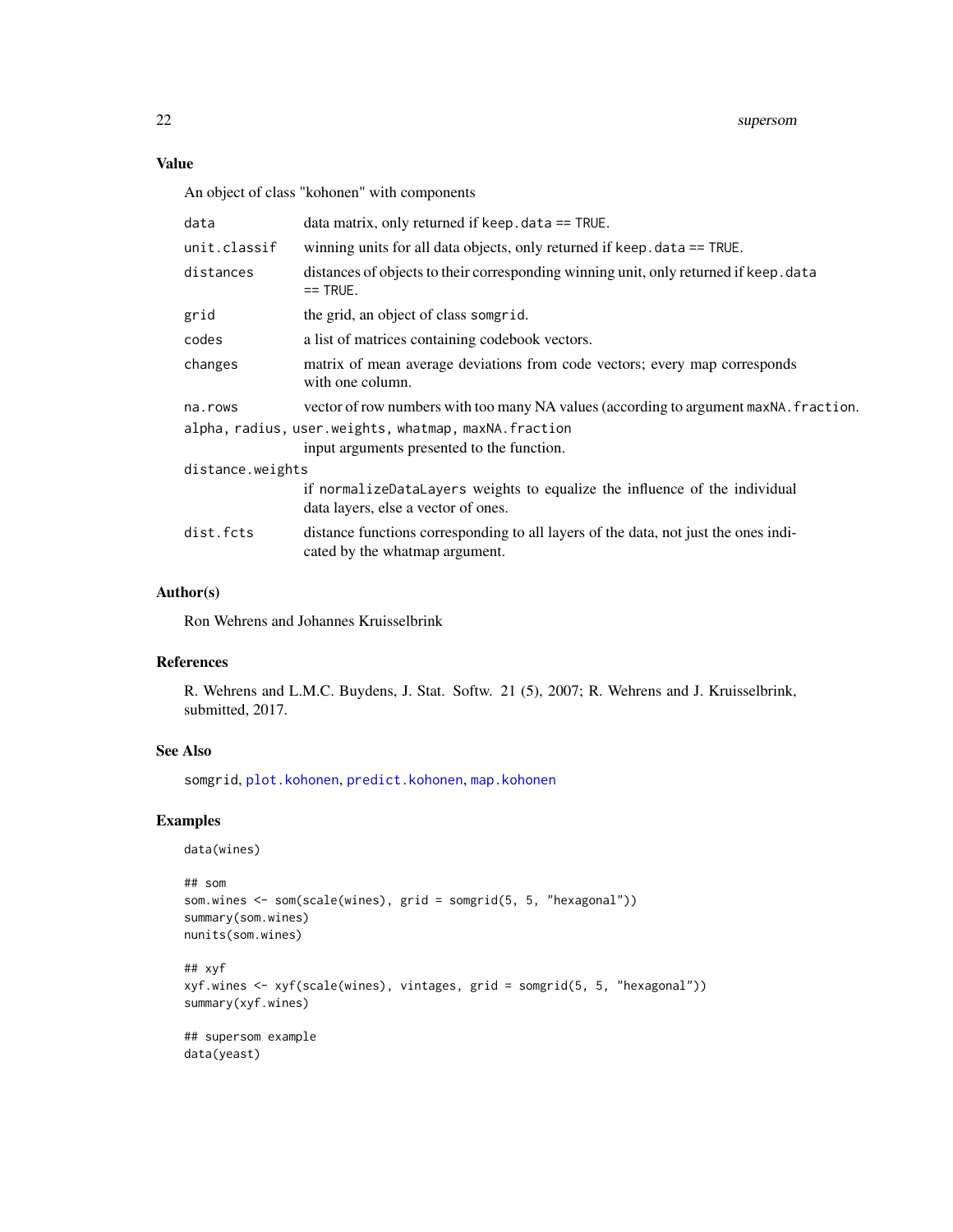#### <span id="page-22-0"></span>tricolor 23

```
yeast.supersom <- supersom(yeast, somgrid(6, 6, "hexagonal"),
                           whatmap = c("alpha", "cdc15", "cdc28", "elu"),
                           maxNA.fraction = .5)
plot(yeast.supersom, "changes")
obj.classes <- as.integer(yeast$class)
colors <- c("yellow", "green", "blue", "red", "orange")
plot(yeast.supersom, type = "mapping", col = colors[obj.classes],
     pch = obj.classes, main = "yeast data")
```
tricolor *Provides smooth unit colors for SOMs*

# Description

Function provides colour values for SOM units in such a way that the colour changes smoothly in every direction.

## Usage

tricolor(grid, phis =  $c(0, 2 * pi/3, 4 * pi/3)$ , offset = 0)

#### Arguments

| grid   | An object of class somgrid, such as the grid element in a kohonen object.                                                                                                                                                                                                                                                                                                                                      |
|--------|----------------------------------------------------------------------------------------------------------------------------------------------------------------------------------------------------------------------------------------------------------------------------------------------------------------------------------------------------------------------------------------------------------------|
| phis   | A vector of three rotation angles. Values for red, green and blue are given by the<br>y-coordinate of the units after rotation with these three angles, respectively. The<br>default corresponds to (approximate) red colour of the middle unit in the top row,<br>and pure green and blue colours in the bottom left and right units, respectively.<br>In case of a triangular map, the top unit is pure red. |
| offset | Defines the minimal value in the RGB colour definition (default is $0$ ). By sup-<br>plying a value in the range $[0, .9]$ , pastel-like colours are provided.                                                                                                                                                                                                                                                 |

# Value

Returns a matrix with three columns corresponding to red, green and blue. This can be used in the rgb function to provide colours for the units.

# Author(s)

Ron Wehrens

#### See Also

[plot.kohonen](#page-12-1)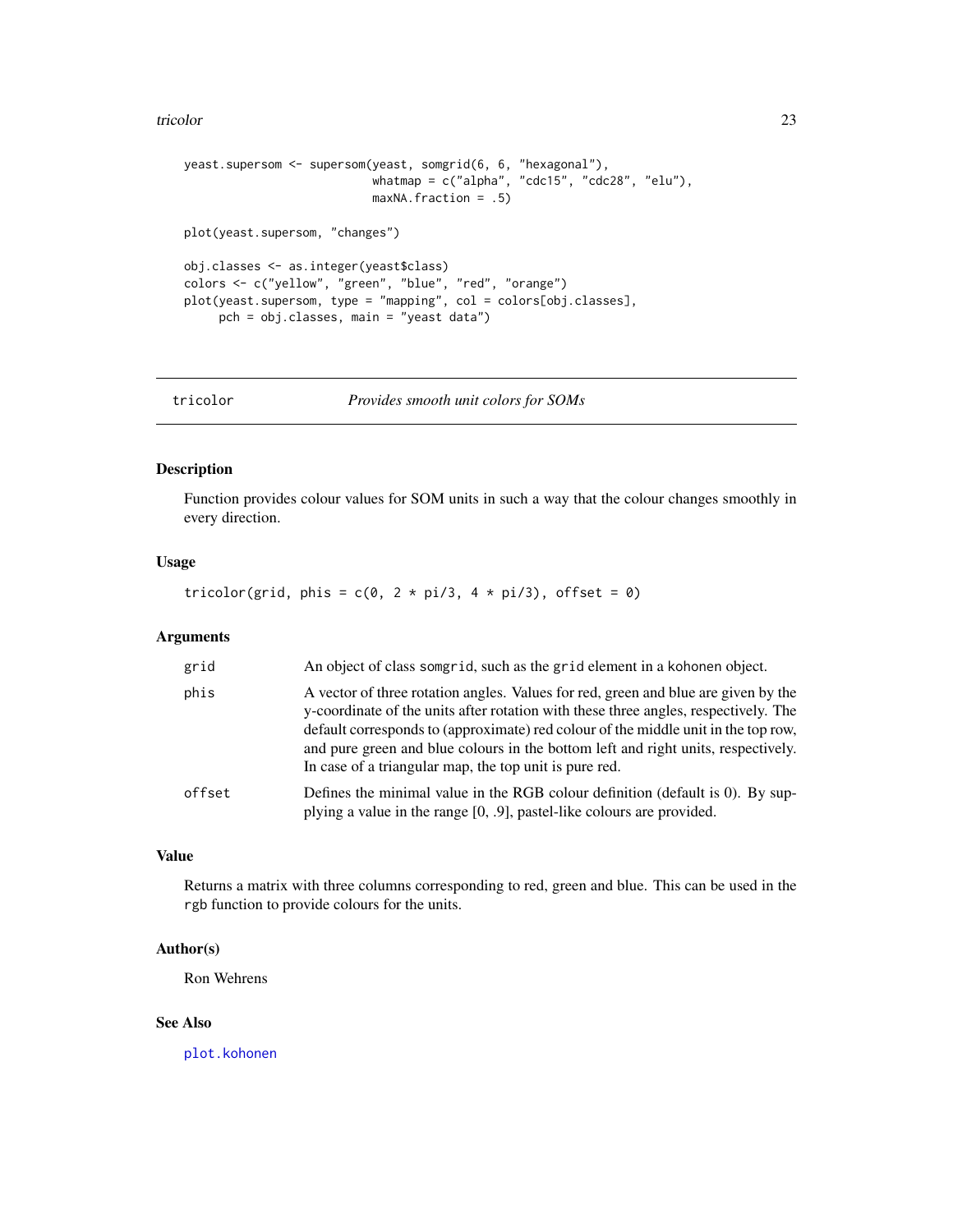# Examples

```
data(wines)
som.wines <- som(wines, grid = somgrid(5, 5, "hexagonal"))
colour1 <- tricolor(som.wines$grid)
plot(som.wines, "mapping", bg = rgb(colour1))
colour2 <- tricolor(som.wines$grid, phi = c(pi/6, 0, -pi/6))
plot(som.wines, "mapping", bg = rgb(colour2))
colour3 \le tricolor(som.wines$grid, phi = c(pi/6, 0, -pi/6), offset = .5)
plot(som.wines, "mapping", bg = rgb(colour3))
```
<span id="page-23-1"></span>unit.distances *SOM-grid related functions*

#### Description

Function somgrid (modified from the version in the class package) sets up a grid of units, of a specified size and topology. Distances between grid units are calculated by function unit.distances.

# Usage

```
somgrid(xdim = 8, ydim = 6, topo = c("rectangular", "hexagonal"),neighbourhood.fct = c("bubble", "gaussian"), toroidal = FALSE)
unit.distances(grid, toroidal)
```
# Arguments

| xdim, ydim        | dimensions of the grid.                                                                                                                            |
|-------------------|----------------------------------------------------------------------------------------------------------------------------------------------------|
| topo              | choose between a hexagonal or rectangular topology.                                                                                                |
| neighbourhood.fct |                                                                                                                                                    |
|                   | choose between bubble and gaussian neighbourhoods when training a SOM.                                                                             |
| toroidal          | logical, whether the grid is toroidal or not. If not provided to the unit. distances<br>function, the information in the grid object will be used. |
| grid              | an object of class somgrid.                                                                                                                        |

# Value

Function somgrid returns an object of class "somgrid", with elements pts, and the input arguments to the function.

Function unit.distances returns a (symmetrical) matrix containing distances. When grid\$n.hood equals "circular", Euclidean distances are used; for grid\$n.hood is "square" maximum distances. For toroidal maps (joined at the edges) distances are calculated for the shortest path.

## Author(s)

Ron Wehrens

<span id="page-23-0"></span>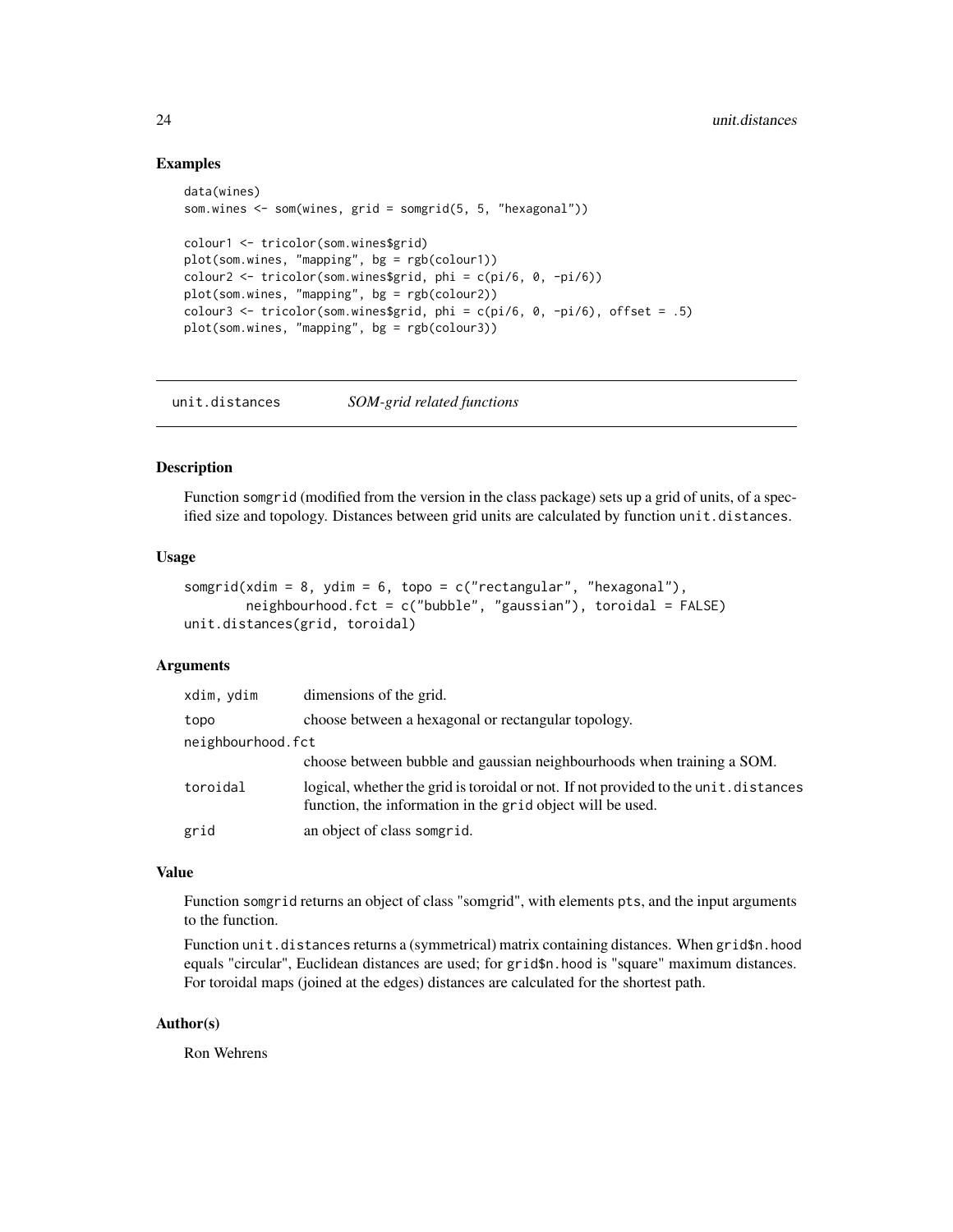#### <span id="page-24-0"></span>wines 25

# Examples

```
mygrid <- somgrid(5, 5, "hexagonal")
fakesom <- list(grid = mygrid)
class(fakesom) <- "kohonen"
par(mfrow = c(2,1))dists <- unit.distances(mygrid)
plot(fakesom, type="property", property = dists[1,],
     main="Distances to unit 1", zlim=c(0,6),
     palette = rainbow, ncolors = 7)
dists <- unit.distances(mygrid, toroidal=TRUE)
plot(fakesom, type="property", property = dists[1,],
     main="Distances to unit 1 (toroidal)", zlim=c(0,6),
     palette = rainbow, ncolors = 7)
```
wines *Wine data*

#### Description

A data frame containing 177 rows and thirteen columns; object vintages contains the class labels.

These data are the results of chemical analyses of wines grown in the same region in Italy (Piedmont) but derived from three different cultivars: Nebbiolo, Barberas and Grignolino grapes. The wine from the Nebbiolo grape is called Barolo. The data contain the quantities of several constituents found in each of the three types of wines, as well as some spectroscopic variables.

#### Usage

data(wines)

# Source

<http://kdd.ics.uci.edu>

# References

M. Forina, C. Armanino, M. Castino and M. Ubigli. Vitis, 25:189-201 (1986)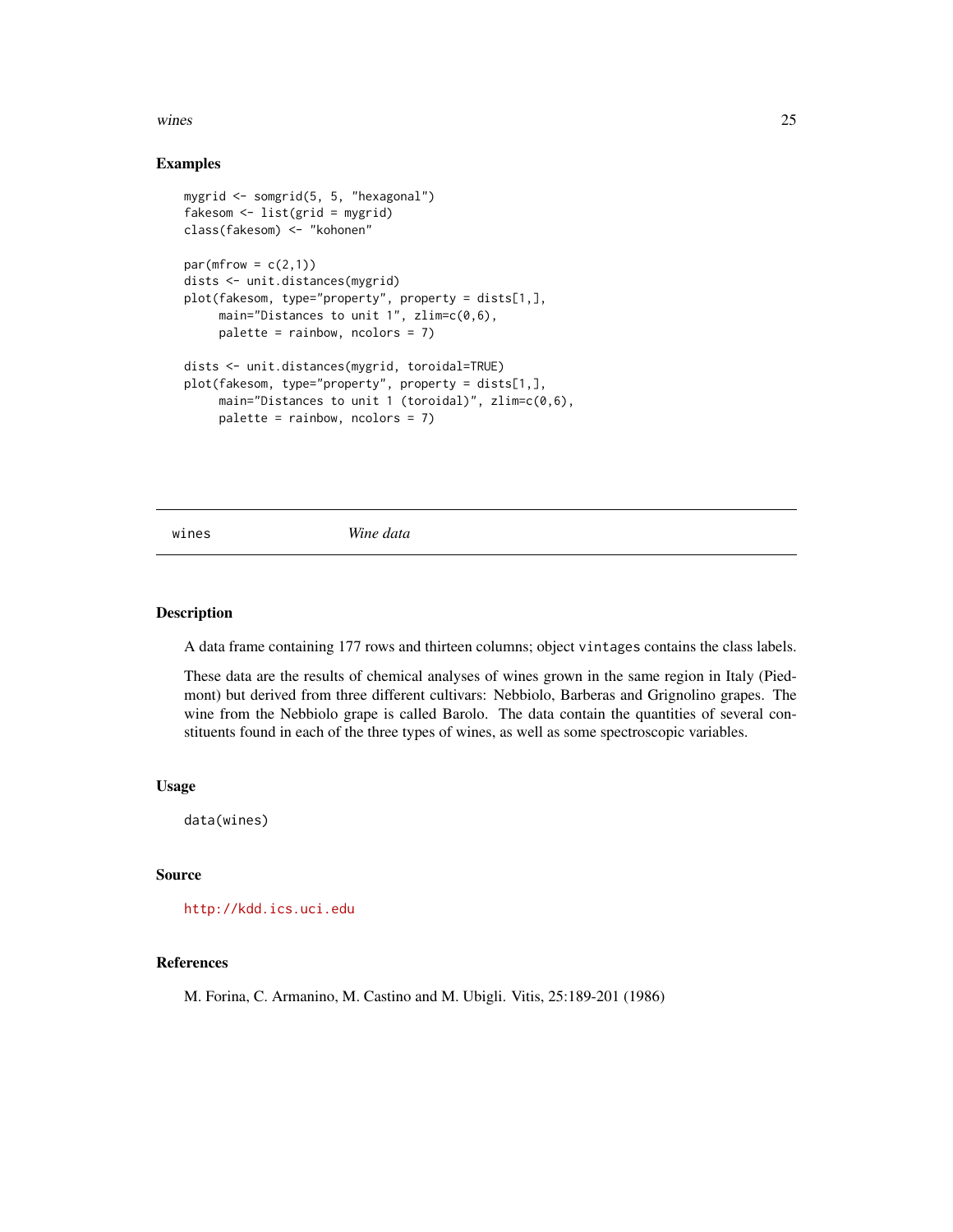<span id="page-25-0"></span>

Microarray cell-cycle data for 800 yeast genes, arrested with six different methods, arranged in a list. Additional class information is present as well.

# Usage

data(yeast)

# References

P. Spellman et al., Mol. Biol. Cell 9, 3273-3297 (1998)